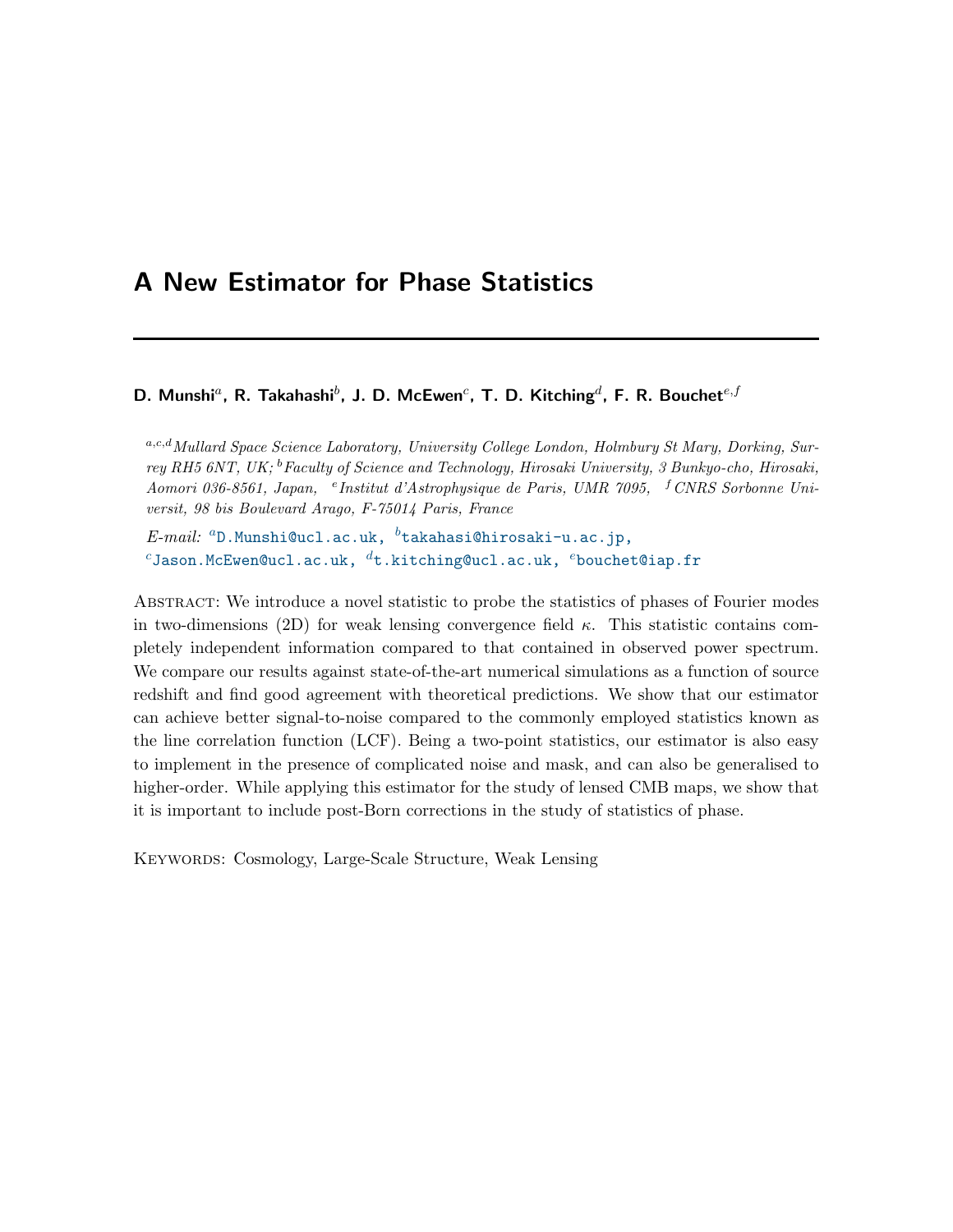# Contents

| 1 Introduction                                                                                                                                     |                                                |
|----------------------------------------------------------------------------------------------------------------------------------------------------|------------------------------------------------|
| 2 Weak Lensing Bispectrum                                                                                                                          | 3                                              |
| 3 Third-order Phase Statistics in Projection<br>Line Correlation Function in Projection<br>3.1<br>3.2 Cumulant Correlators of Phases in Projection | $\overline{\mathbf{4}}$<br>$\overline{4}$<br>6 |
| 4 Results and Discussion                                                                                                                           | 9                                              |
| 5 Conclusions and Future Prospects                                                                                                                 | 11                                             |
| A All-sky Expressions                                                                                                                              | 16                                             |
| <b>B</b> Higher-order LCFs                                                                                                                         | 18                                             |

# <span id="page-1-0"></span>1 Introduction

The weak lensing surveys which include Canada-France-Hawaii Telescope  $(CFHTLS)^1$  $(CFHTLS)^1$ , PAN- $\text{STARRS}^2$  $\text{STARRS}^2$ , Dark Energy Surveys (DES)<sup>[3](#page-1-3)</sup>[\[1\]](#page-12-0), Prime Focus Spectrograph<sup>[4](#page-1-4)</sup>, WiggleZ<sup>[5](#page-1-5)</sup>[\[2\]](#page-13-0), BOSS<sup>[6](#page-1-6)</sup>[\[3\]](#page-13-1), KiDS<sup>[\[4\]](#page-13-2)</sup> and Subaru Hypersuprimecam survey<sup>[7](#page-1-7)</sup>(HSC) [\[5\]](#page-13-3) are already providing important cosmological insights. The future large scale structure (LSS) surveys  $Euclid^8[6]$  $Euclid^8[6]$  $Euclid^8[6]$ , Rubin Ob-servatory<sup>[9](#page-1-9)</sup><sup>[\[7\]](#page-13-5)</sup> and Roman Space Telescope<sup>[10](#page-1-10)</sup> list weak lensing as their main science driver and are expected to take us beyond the standard model of cosmology [\[8\]](#page-13-6) by answering some of the most profound questions regarding the nature of dark matter and dark energy (equivalently the modified theories of gravity)[\[9,](#page-13-7) [10\]](#page-13-8) and nature of neutrino mass hierarchy [\[11\]](#page-13-9).

Weak lensing observations target the low-redshift universe and small scales where the perturbations are in the nonlinear regime and statistics are non-Gaussian [\[12\]](#page-13-10). Many different estimators exist which probe the higher-order statistics of weak lensing maps [\[13\]](#page-13-11). These

<span id="page-1-4"></span>4 <http://pfs.ipmu.jp>

<span id="page-1-1"></span><sup>1</sup> [http://www.cfht.hawai.edu/Sciences/CFHLS](http://www.cfht.hawai.edu/Sciences/CFHLS/)

<span id="page-1-2"></span> $\mathrm{^{2}http://pan-stars.ifa.hawai.edu/}$ 

<span id="page-1-3"></span> $^3$ <https://www.darkenergysurvey.org/>

<span id="page-1-6"></span><span id="page-1-5"></span><sup>5</sup> <http://wigglez.swin.edu.au/>

 $^6$ http://www.sdss $3.\, {\rm org/s}$ urveys/boss.php

<span id="page-1-7"></span><sup>7</sup> <http://www.naoj.org/Projects/HSC/index.html>

<span id="page-1-8"></span><sup>8</sup> <http://sci.esa.int/euclid/>

<span id="page-1-10"></span><span id="page-1-9"></span> $^{9}$ <http://www.lsst.org/llst home.shtml>

<sup>10</sup><https://roman.gsfc.nasa.gov/>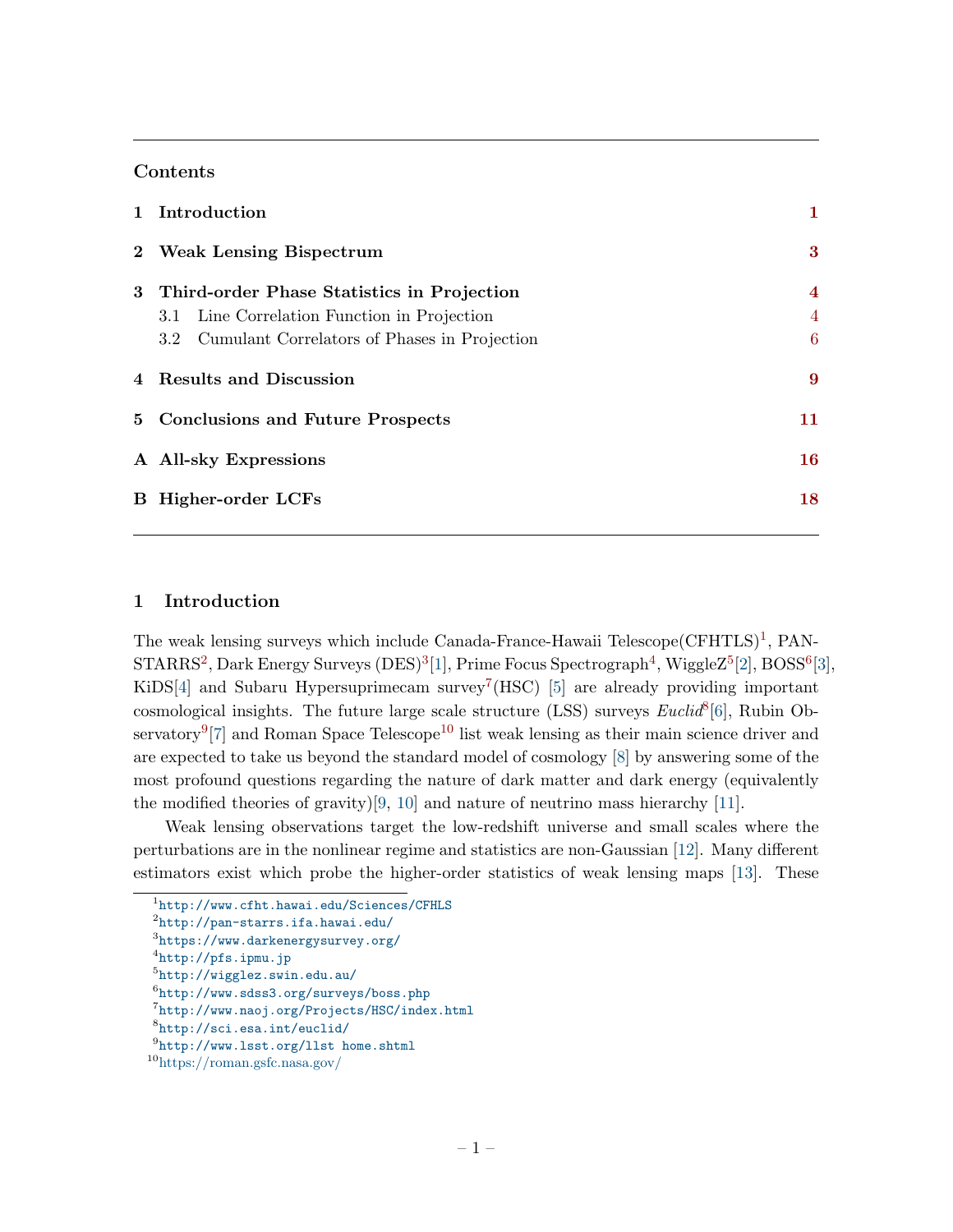include the well known real-space one-point statistics such as the cumulants [\[14\]](#page-13-12) or their two-point correlators also known as the cumulant correlators as well as the associated PDF [\[15\]](#page-13-13) and the peak-count statistics [\[16\]](#page-13-14). In the harmonic domain the estimators such as the Skew-Spectrum[\[17\]](#page-13-15), Integrated Bispectrum [\[18\]](#page-13-16) kurt-spectra [\[19\]](#page-13-17), morphological estimator [\[20\]](#page-13-18), integrated tripsectrum [\[21\]](#page-14-0), Betti number [\[22\]](#page-14-1), extreme value statistics [\[23\]](#page-14-2), positiondependent PDF [\[24\]](#page-14-3), density split statistics [\[25\]](#page-14-4), response function formalism [\[26\]](#page-14-5) estimators for shapes of the lensing bispectrum [\[27\]](#page-14-6) are some of the statistical estimators and formalism recently considered by various authors in the context of understanding cosmological statistics in general and weak lensing in particular.

The power spectrum (equivalently two-point correlation function) and bispectrum (equivalently three-point correlation function) depend differently on the cosmological parameters. Thus a combined analyses of these two different statistics allow us to break degeneracies and obtain tighter constraints on the parameter values [\[28,](#page-14-7) [29\]](#page-14-8).

The gravitational clustering in the quasilinear and nonlinear regime generates coupling of Fourier modes that results in correlation of their phases [\[30\]](#page-14-9). The power spectrum does not contain any phase information [\[31\]](#page-14-10). Notable initial work on statistical evolution of phases of the Fourier modes in gravitational clustering in the quasilinear regime can be found in [\[32,](#page-14-11) [33\]](#page-14-12). These studies relied on a perturbative framework and were tested against numerical simulations [\[34\]](#page-14-13). A universal behavior in evolution of phases of the Fourier modes in the nonlinear regime was reported in [\[35\]](#page-14-14).

In recent years an estimator known also as the line correlation function (LCF) to measure for three-point (third-order) phase correlations was introduced in [\[36\]](#page-14-15) (also see [\[37\]](#page-14-16)). This was used in many different contexts. The possibility of improving the cosmological constraints using phase correlations were studied in [\[38,](#page-15-0) [39\]](#page-15-1). In the context of redshift-space distortions this was used in [\[40\]](#page-15-2). The growth rate of perturbation were probed in [\[41\]](#page-15-3). One of the motivation in this paper is to introduce the third-order phase correlation functions for projected surveys in general and weak lensing surveys in particular. We introduce third-order estimators using both two- and three-point statistics.

We note here in passing that in addition to the summary statistics listed above, in recent years many novel techniques have gained popularity. These include Bayesian hierarchical modelling, likelihood-free or forward modelling approaches. However, it is important to realise that many of these methods often rely on simulations that are based on lognormal approximation or high-order Lagrangian theories and are only approximate compared to accurate ray tracing simulations which can be rather expensive (however, see also [\[42,](#page-15-4) [43\]](#page-15-5)).

At leading order the LCF takes contributions from the bispectrum. However, at smaller separations, it also take contribution from higher-order statistics. The perturbative treatment breaks down at smaller separation. The LCF encodes information that is highly complementary to that contained in the power spectrum. Next, we will introduce a two-point statistics also known as cumulant-correlator which can probe phase bispectrum with a higher signalto-noise.

The LCF has also been employed to distinguish various morphological types of collapsed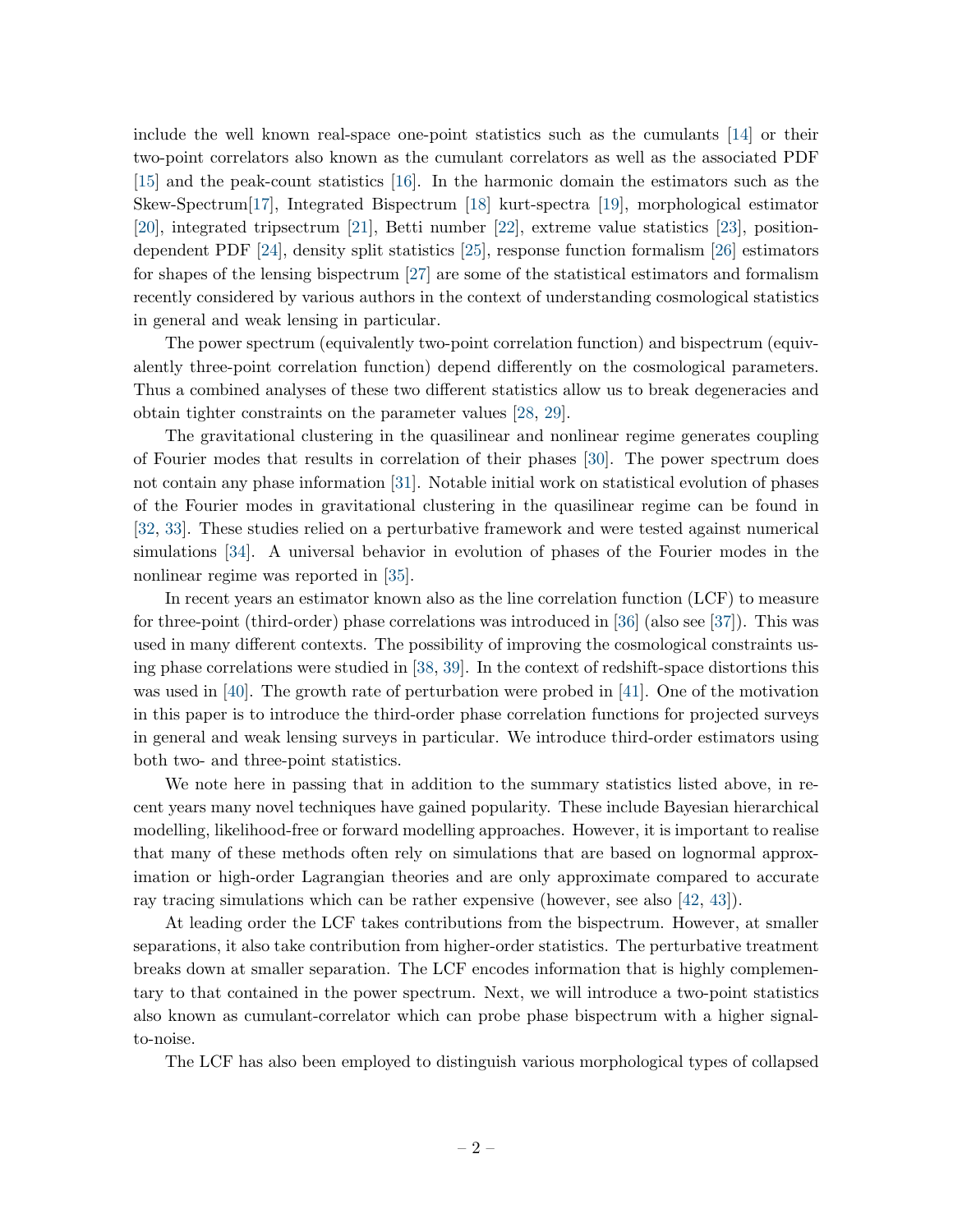objects [\[37\]](#page-14-16). In addition to the LCF other real space triangular configurations (TCF) have been considered for the study of third-order phase statistics, e.g., [\[44\]](#page-15-6) employed TCF to probe the characteristic scale of ionized regions during the epoch of reionization from 21cm interferometric observations.

This paper is organised as follows. In §[2](#page-3-0) we introduce the weak lensing bispectrum. In §[3](#page-4-0) we briefly review the modelling of the third-order phase statistics. In §[4](#page-9-0) we discuss our results. The conclusions are drawn in §[5.](#page-11-0)

## <span id="page-3-0"></span>2 Weak Lensing Bispectrum

The projected weak lensing convergence  $\kappa$  is a line-of-sight integration of the underlying threedimensional (3D) cosmological density contrast  $\delta$ . The  $\kappa(\theta)$  at a position  $\theta$  can be expressed as follows:

$$
\kappa(\boldsymbol{\theta}) = \int_0^{r_s} dr \,\omega(r) \,\delta(r,\boldsymbol{\theta}); \quad \omega(r) = \frac{3\Omega_{\rm M} H_0^2}{2c^2 a} \frac{d_A(r - r_s) d_A(r)}{d_A(r_s)}.
$$
 (2.1)

Here  $d_A(r)$  is the comoving angular diameter distance at a comoving distance r. The kernel  $\omega(r)$  encodes geometrical dependence; a is the scale factor,  $H_0$  is the hubble constant and  $\Omega_M$  is the cosmological density parameter.  $d_A(r)$  and  $d_A(r_s)$  are comoving angular diameter distances at a comoving distances r and  $r<sub>s</sub>$ . We have assumed all sources to be at a single source plane at a distance  $r_s$ .

The power spectrum  $P^{\kappa}(l)$  and the bispectrum  $B^{\kappa}(l_1, l_2, l_3)$  for the convergence maps are defined through the following expression :

$$
\langle \kappa(\mathbf{l}_1)\kappa(\mathbf{l}_2) \rangle = (2\pi)^2 \delta_{2\text{D}}(\mathbf{l}_1 + \mathbf{l}_2) P^{\kappa}(l_1); \quad |\mathbf{l}_i| = l_i \tag{2.2a}
$$

$$
\langle \kappa(\mathbf{l}_1) \kappa(\mathbf{l}_2) \kappa(\mathbf{l}_3) \rangle = (2\pi)^2 \delta_{2D} (\mathbf{l}_1 + \mathbf{l}_2 + \mathbf{l}_3) B^{\kappa}(\mathbf{l}_1, \mathbf{l}_2, \mathbf{l}_3). \tag{2.2b}
$$

The two dimensional Fourier transform of  $\kappa(\theta)$  is denoted as  $\kappa(1)$  with I being the twodimensional wave vector. we denote the two-dimensional Dirac delta function as  $\delta_{2D}$ . We will use  $P_\delta$  and  $B_\delta$  to denote the power spectrum and bispectrum respectively of the underlying three dimensional cosmological density contrast  $\delta$ . In the tree level standard perturbation theory the bispectrum  $B_\delta({\bf k}_1, {\bf k}_2, {\bf k}_3)$  can be expressed in terms of the kernel  $F_2({\bf k}_1, {\bf k}_2)$  and power spectrum as follows [\[30\]](#page-14-9):

<span id="page-3-1"></span>
$$
B_{\delta}^{\text{PT}}(\mathbf{k}_1, \mathbf{k}_2, \mathbf{k}_3) = P_{\delta}^{\text{L}}(k_1) P_{\delta}^{\text{L}}(k_2) F_2(\mathbf{k}_1, \mathbf{k}_2) + \text{cyc.perm.}
$$
\n(2.3a)

$$
F_2(\mathbf{k}_1, \mathbf{l}_2) = \frac{5}{7} + \frac{1}{2} \left[ \frac{k_1}{k_2} + \frac{k_2}{k_1} \right] \left( \frac{\mathbf{k}_1 \cdot \mathbf{k}_2}{k_1 k_2} \right) + \frac{2}{7} \left( \frac{\mathbf{k}_1 \cdot \mathbf{k}_2}{k_1 k_2} \right)^2; \quad k_i = |\mathbf{k}_i|. \tag{2.3b}
$$

The perturbative bispectrum as  $B_{\delta}^{\text{PT}}$  which depends on the linear power spectrum  $P^{\text{L}}$ . Here,  $\mathbf{k}_i$  represents 3D wave vectors and their moduli are represented as  $k_i$ . In the flat-sky approximation, the convergence power spectrum  $P^{\kappa}$  and bispectrum  $B^{\kappa}$  can be expressed in terms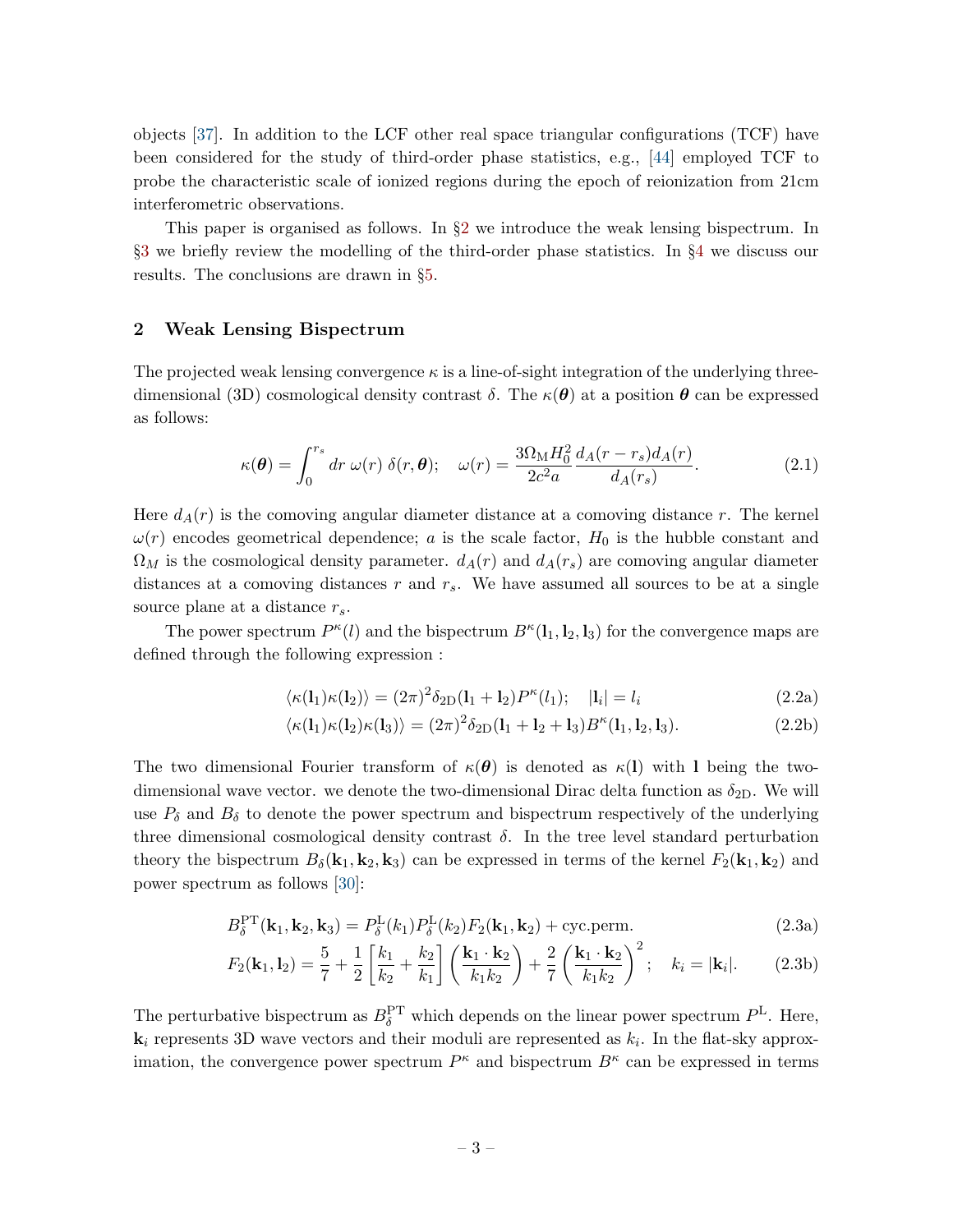of the underlying power spectrum  $P_{\delta}$  and  $B_{\delta}$  using the following line-of-sight integrations:

$$
P^{\kappa}(l) = \int_0^{r_s} dr \frac{\omega^2(r)}{d_A^2(r)} P_\delta\left(\frac{l}{d_A(r)}; r\right); \tag{2.4a}
$$

$$
B^{\kappa}(\mathbf{l}_1, \mathbf{l}_2, \mathbf{l}_3) = \int_0^{r_s} dr \frac{\omega^3(r)}{d_A^4(r)} B_\delta\left(\frac{\mathbf{l}_1}{d_A(r)}, \frac{\mathbf{l}_2}{d_A(r)}, \frac{\mathbf{l}_3}{d_A(r)}; r\right).
$$
 (2.4b)

In the highly nonlinear regime many different halo-model based fitting functions have been proposed. We will use the most recent fitting function presented in Ref.[\[45\]](#page-15-7) known to be more accurate compared to the previous fitting functions. We will use these expressions in our calculation for the Line Correlation Function (LCF) for the  $\kappa$  field. Notice that bispectrum only represents the leading contribution. Higher-order correction also get contributions from higher-order statistics such as the trispectrum which we have ignored in our study,

For the validation of our theoretical results we use simulation that adopted cosmological parameters consistent with the WMAP 9 year result  $\Omega_m = 1 - \Omega_{\Lambda} = 0.279$ ,  $\Omega_{cdm} = 0.233$ ,  $\Omega_b = 0.046, h = 0.7, \sigma_8 = 0.82 \text{ and } n_s = 0.97$ 

### <span id="page-4-0"></span>3 Third-order Phase Statistics in Projection

We will introduce the two-point correlation function  $\xi(\theta)$  of the weak lensing convergence  $\kappa$ through the following expression:

<span id="page-4-3"></span>
$$
\xi(\theta) = \langle \kappa(\theta_0) \kappa(\theta_0 + \theta) \rangle = \frac{1}{4\pi} \sum_{1}^{l_{max}} (2l + 1) \mathcal{C}_l P_l(\cos \theta) \approx \frac{1}{2\pi} \sum_{1}^{l_{max}} l \mathcal{C}_l J_0(l\theta).
$$
 (3.1)

Here  $P_l$  is the Legendre polynomial and l represents the angular harmonics. Also,  $J_0$  represents the Bessel Function of order zero of the first kind. The angular power spectrum  $\mathcal{C}_l$ of convergence  $\kappa$  is identical to  $P_{\kappa}(l)$  for the flat-sky approximation. We will specialise the discussion to weak lensing convergence  $\kappa$  in the following section, For the purpose of discussion here  $\kappa$  is a generic two-dimensional (2D) field defined over the celestial sphere. We will consider a flat patch of the sky for our discussion. The position vector  $\theta$  is defined using the polar angle  $\phi$  and Cartesian unit vectors **i** and **j**:

$$
\boldsymbol{\theta} = \theta(\hat{\mathbf{i}}\cos\phi + \hat{\mathbf{j}}\sin\phi) \tag{3.2}
$$

Next we will consider two third-order statistics in projection.

#### <span id="page-4-1"></span>3.1 Line Correlation Function in Projection

We will denote the LCF as  $\mathcal{L}_2(\theta)$  which is defined through the following expression as a function of the angular scale  $\theta$  is

<span id="page-4-2"></span>
$$
\mathcal{L}_2(\theta) = \langle \epsilon(\theta_0 + \theta) \epsilon(\theta_0) \epsilon(\theta_0 - \theta) \rangle. \tag{3.3}
$$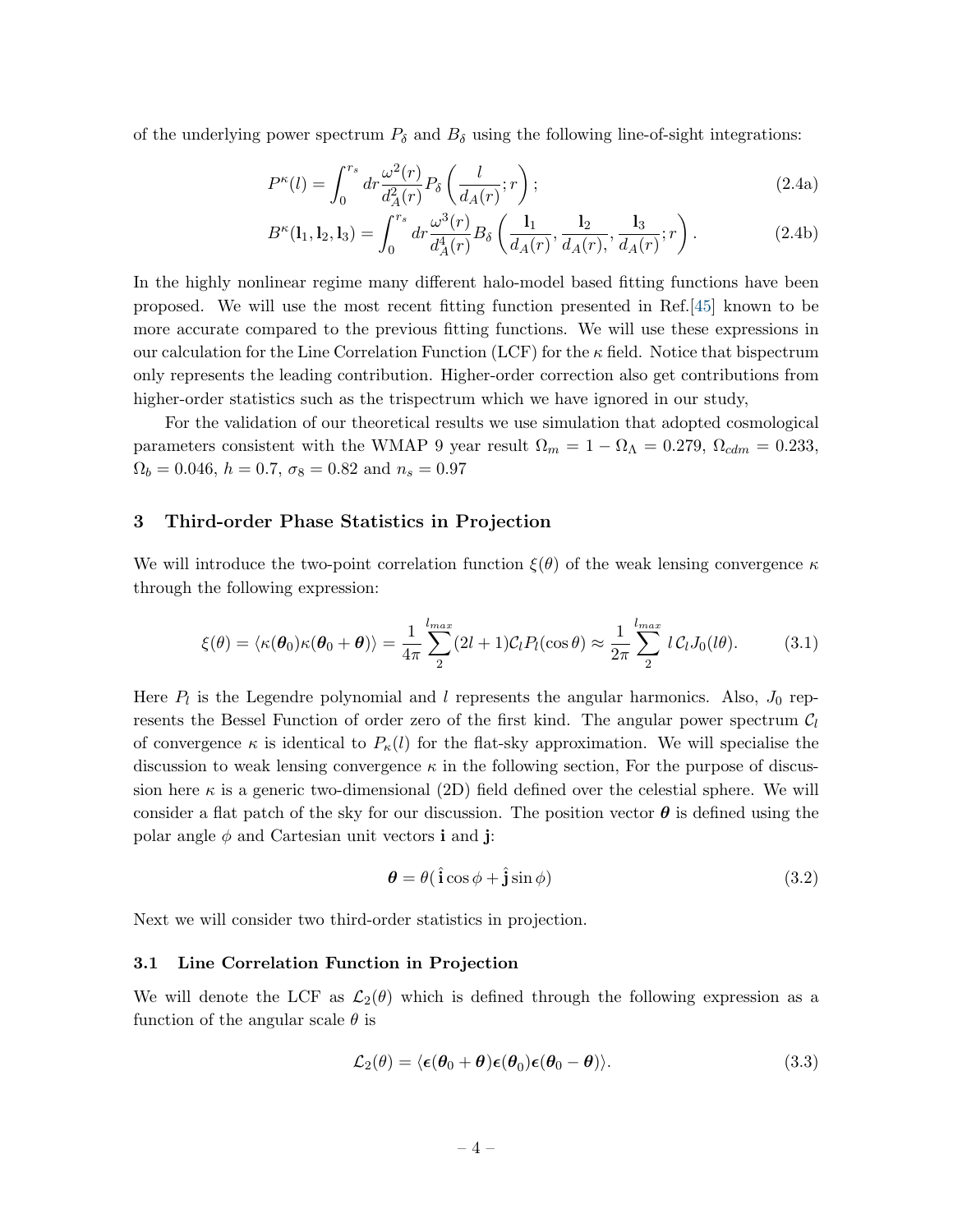<span id="page-5-2"></span>

**Figure 1:** The left-panel depicts an all-sky convergence or  $\kappa(\theta)$  map for source redshift  $z = 0.5$  whereas the right-panel shows the corresponding phase  $\epsilon(\theta)$  (defined in Eq.[\(3.4\)](#page-5-0)) map for the same source redshift. We use the publicly available maps discussed in [\[46\]](#page-15-8).

The LCF is a angle-averaged three-point collapsed correlation function where the three-points are in a collinear configuration. The two outer points are equidistant from the central point situated at  $\theta_0$  at a distance  $\theta$ . A<sub>s</sub> represents the survey area. Assuming isotropy and homogeneity the estimator  $\mathcal{L}(\theta)$  depends only on the separation angular scale  $\theta$  and does not depend on the position angle  $\theta_0$ . We consider the following convention for the Fourier transform relating  $\epsilon(\mathbf{l})$  and  $\epsilon(\theta)$ . Where,  $\epsilon(\theta)$  is a real field constructed from the phases  $\epsilon(\mathbf{l})$  of the convergence map and is constructed from the  $\kappa(1)$  and its amplitude  $|\kappa(1)|$ , i.e.,  $\epsilon(1) = \kappa(1)/|\kappa(1)|$ . The two-dimensional wave vector is denoted by l. Then

<span id="page-5-0"></span>
$$
\epsilon(\boldsymbol{\theta}) = \int \frac{d^2 \mathbf{l}}{(2\pi)^2} \exp(\boldsymbol{\theta} \cdot \mathbf{l}) \epsilon(\mathbf{l}) W(\mathbf{l}). \tag{3.4}
$$

The  $W(1)$  represents the smoothing window. We will not consider observational mask. The real-space statistics can be estimated by constructing non-overlapping square patches outside the masked region. The three-point correlation function of  $\epsilon(\theta)$  can be expressed as follows:

$$
\langle \epsilon(\mathbf{l}_1)\epsilon(\mathbf{l}_2)\epsilon(\mathbf{l}_3)\rangle \equiv (2\pi)^2 B^{\epsilon}(\mathbf{l}_1, \mathbf{l}_2, \mathbf{l}_3) \delta_{2D}(\mathbf{l}_1 + \mathbf{l}_2 + \mathbf{l}_3). \tag{3.5}
$$

The LCF in terms of the bispectrum can be expressed as follows:

$$
\mathcal{L}_2(\theta) = \int \frac{d\phi}{2\pi} \int \frac{d^2 \mathbf{l}_1}{(2\pi)^2} \int \frac{d^2 \mathbf{l}_2}{(2\pi)^2} \int \frac{d^2 \mathbf{l}_3}{(2\pi)^2} \langle \epsilon(\mathbf{l}_1) \epsilon(\mathbf{l}_2) \epsilon(\mathbf{l}_3) \rangle
$$
  
× exp  $i[\mathbf{l}_1 \cdot \boldsymbol{\theta}_0 + \mathbf{l}_2 \cdot (\boldsymbol{\theta} + \boldsymbol{\theta}_0) + \mathbf{l}_3 \cdot (\boldsymbol{\theta} - \boldsymbol{\theta}_0)].$  (3.6)

Following the derivation in [\[32,](#page-14-11) [33\]](#page-14-12), the three-point correlation function of the phase can be written in terms of the convergence bispectrum  $B_{\kappa}(l_1, l_2, l_3)$ 

<span id="page-5-1"></span>
$$
\langle \epsilon(\mathbf{l}_1)\epsilon(\mathbf{l}_2)\epsilon(\mathbf{l}_3)\rangle = \frac{(2\pi)^2}{A_s} \left(\frac{\sqrt{\pi}}{2}\right)^2 \frac{B_\kappa(\mathbf{l}_1, \mathbf{l}_2, \mathbf{l}_3)}{\sqrt{P_\kappa(l_1)P_\kappa(l_2)P_\kappa(l_3)}} \delta_{2\text{D}}(\mathbf{l}_1 + \mathbf{l}_2 + \mathbf{l}_3) \tag{3.7}
$$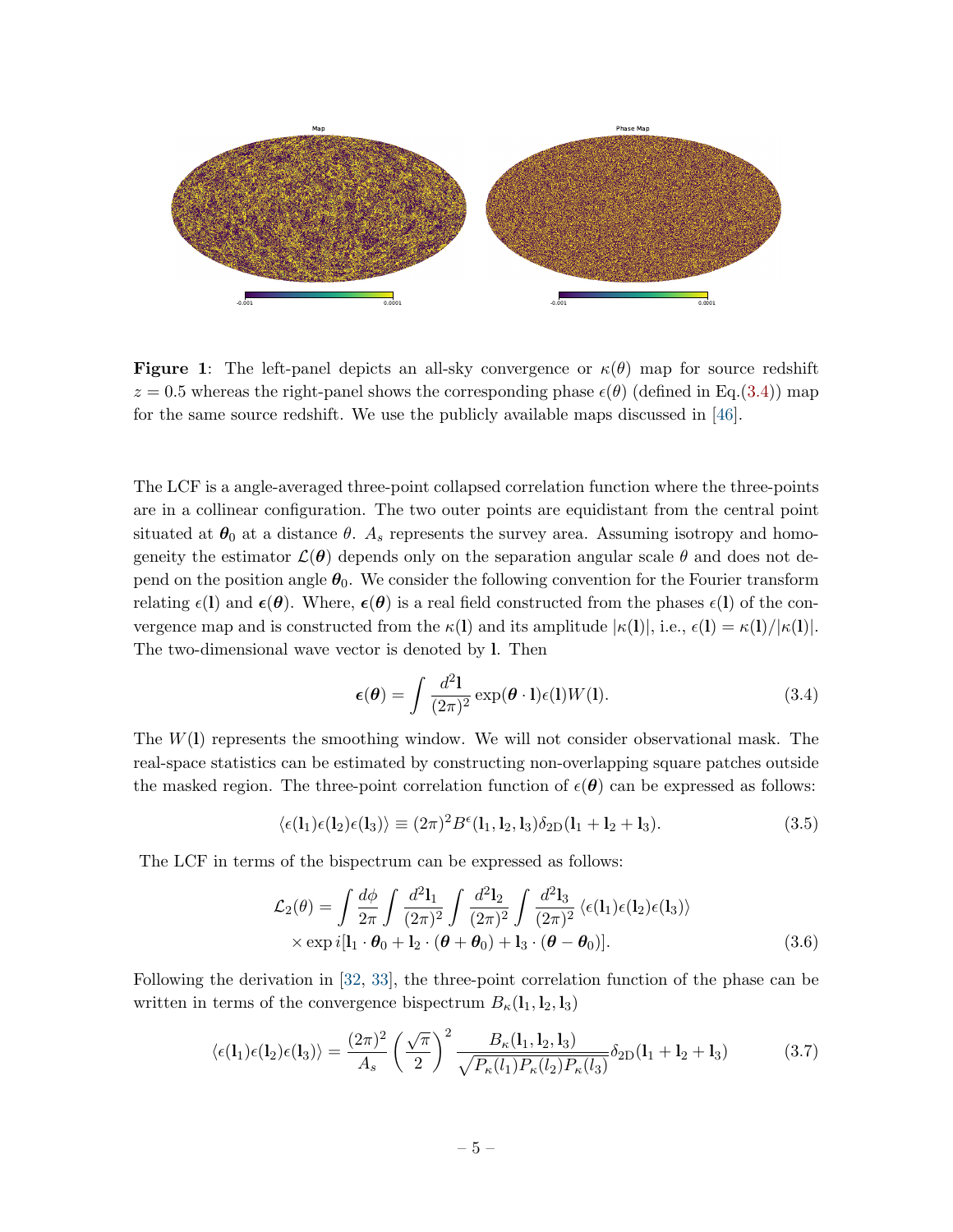Using Eq. $(3.7)$  in Eq. $(3.3)$  we arrive at the following expression:

<span id="page-6-2"></span>
$$
\mathcal{L}_2(\theta) = \int \frac{d^2 \mathbf{l}_1}{(2\pi)^2} \int \frac{d^2 \mathbf{l}_2}{(2\pi)^2} \frac{B^\kappa(\mathbf{l}_1, \mathbf{l}_2, \mathbf{l}_1 + \mathbf{l}_2)}{\sqrt{P_\kappa(l_1)P_\kappa(l_2)P_\kappa(|\mathbf{l}_1 + \mathbf{l}_2|)}} \int \frac{d\phi}{2\pi} \exp\left[i(\mathbf{l}_1 - \mathbf{l}_2).\theta\right] \tag{3.8a}
$$

$$
\mathcal{L}_2(\theta) = \int \frac{d^2 \mathbf{l}_1}{(2\pi)^2} \int \frac{d^2 \mathbf{l}_2}{(2\pi)^2} \frac{B^\kappa(\mathbf{l}_1, \mathbf{l}_2, \mathbf{l}_1 + \mathbf{l}_2)}{\sqrt{P_\kappa(l_1)P_\kappa(l_2)P_\kappa(|\mathbf{l}_1 + \mathbf{l}_2|)}} J_0(|\mathbf{l}_1 - \mathbf{l}_2|\theta). \tag{3.8b}
$$

We have used the following Bessel's first integral<sup>[11](#page-6-1)</sup> (Eq.(71) of Mathsworld) to reduce Eq.[\(3.8a\)](#page-6-2).

$$
J_n(x) = \frac{1}{2\pi i^n} \int_0^{2\pi} \exp[i(x\cos\tau + in\tau)]d\tau.
$$
 (3.9)

Here,  $J_n$  denotes the Bessel functions of the first kind of order n.

In addition to the LCF of phases introduced in Eq.[\(3.8a\)](#page-6-2)-Eq.[\(3.8b\)](#page-6-2) we will also consider the following associated estimator:

<span id="page-6-3"></span>
$$
\Pi_2(\theta) = \int \frac{d^2 \mathbf{l}_1}{(2\pi)^2} \int \frac{d^2 \mathbf{l}_2}{(2\pi)^2} B^{\kappa}(\mathbf{l}_1, \mathbf{l}_2, -\mathbf{l}_1 - \mathbf{l}_2) \int_0^{2\pi} \frac{d\phi}{2\pi} \exp[i(\mathbf{l}_1 - \mathbf{l}_2).\theta]. \tag{3.10a}
$$

$$
\Pi_2(\theta) = \int \frac{d^2 \mathbf{l}_1}{(2\pi)^2} \int \frac{d^2 \mathbf{l}_2}{(2\pi)^2} B^{\kappa}(\mathbf{l}_1, \mathbf{l}_2, -\mathbf{l}_1 - \mathbf{l}_2) J_0(|\mathbf{l}_1 - \mathbf{l}_2| \theta).
$$
 (3.10b)

The derivation of Eq.  $(3.10b)$  follows the same steps as the derivation of Eq.  $(3.8b)$ . We have used these estimators as an intermediate step before applying the estimators presented in Eq.[\(3.8b\)](#page-6-2). However, they can be used as an independent non-Gaussianity estimator for the convergence  $\kappa$  - similar to other data compression techniques, e.g., skew-spectrum

The Effective Field Theory (EFT) provides a framework to extend the SPT results to smaller scales. Including the additional counter-terms from EFT in the expression of the kernel  $F_2$  will extend the validity of results based on SPT to smaller angular scales not just for gravity induced non-Gaussianity but also for primordial non-Gaussianity [\[47\]](#page-15-9).

Generalisation of our work to include tomography can be done by suitable modification of the bispectrum and then using them in subsequent expressions. However, it would be more interesting to do a complete 3D analysis of phases using spectroscopic or photometric redshift data. We will present the result of such an analysis elsewhere.

### <span id="page-6-0"></span>3.2 Cumulant Correlators of Phases in Projection

The line correlation function considers a collapsed configuration of a triangle with equidistant points from the central location. The other collapsed configuration that is commonly used in the literature was introduced in [\[49\]](#page-15-10) in the context of density contrast in 3D and are known as the cumulant correlators. The two-to-one correlator defined below is of the lowest-order in the family of cumulant correlators and can be constructed cross-correlating a squared  $\epsilon(\theta)$ map with itself:

<span id="page-6-1"></span><sup>11</sup>[Bessel's first integral](http://mathworld.wolfram.com/BesselFunctionoftheFirstKind.html)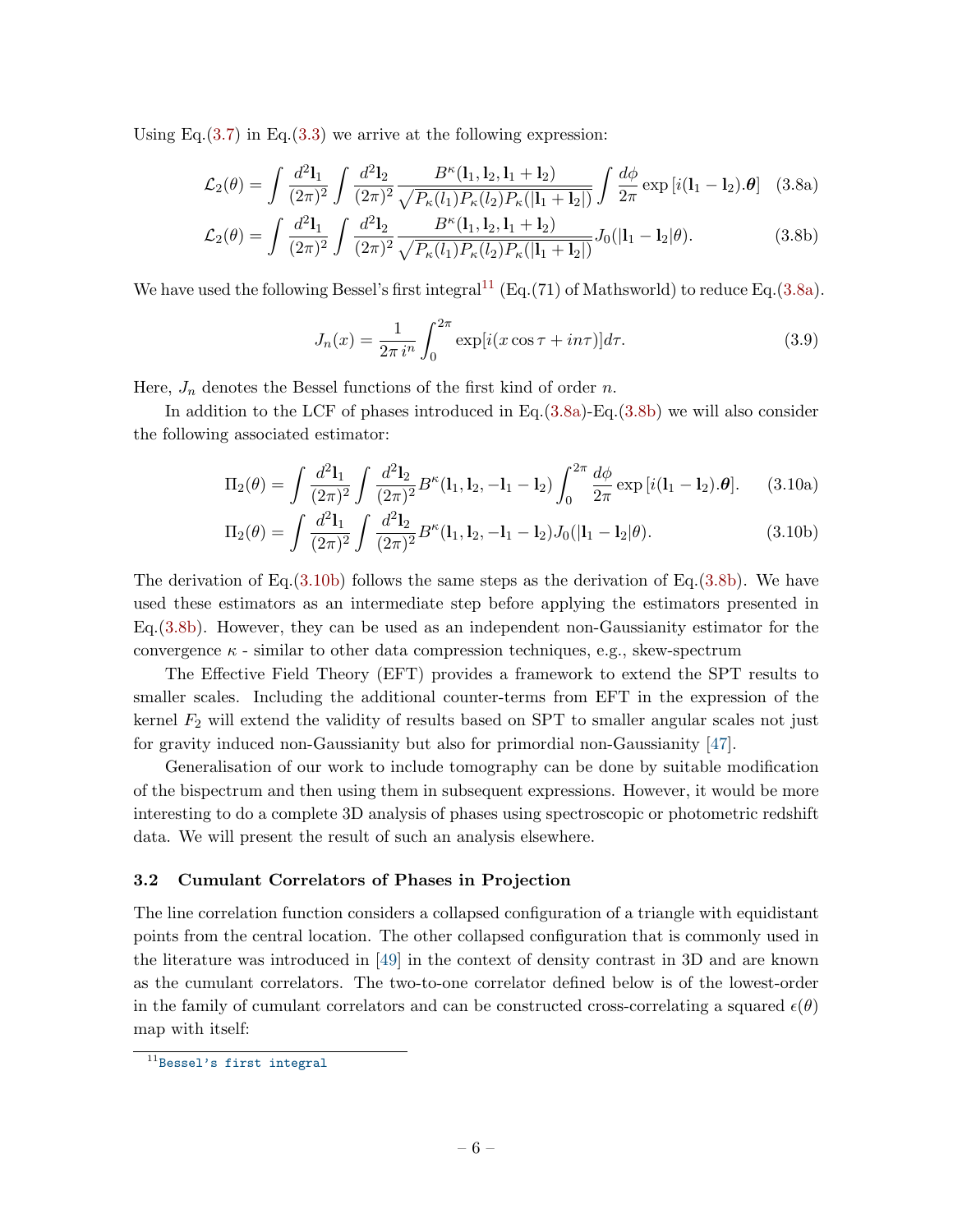<span id="page-7-0"></span>

**Figure 2:** The two-point correlation function  $\xi(\theta)$  defined in Eq.[\(3.1\)](#page-4-3) for the convergence map  $\kappa$  is shown as a function of  $\theta$ . The dot-dashed, dashed and dotted lines correspond to the theoretical predictions for various redshifts as indicated. The solid lines correspond to the estimates from numerical simulations. The maps used were degraded to  $N_{\text{side}} = 2048$  before computing the correlation function.

<span id="page-7-1"></span>

**Figure 3:** The line correlation function  $\Pi_2(\theta)$  is being plotted as a function of  $\theta$  (in arcmin). The solid lines correspond to theoretical predictions defined in Eq. $(3.10a)$ -Eq. $(3.10b)$ . We use a fitting function to model the underlying bispectrum. The dashed lines are based on perturbation theory (PT) results Eq[.2.3b.](#page-3-1) The points are estimates from simulated all-sky weak lensing maps. Panels from left to right correspond to  $z_s = 2.0, 1.0$  and 0.5 respectively We use the fitting function proposed by [\[45\]](#page-15-7) for the bispectrum. The simulation results show an ensemble average computed from 10 all-sky maps using publicly available software TreeCorr[\[48\]](#page-15-11).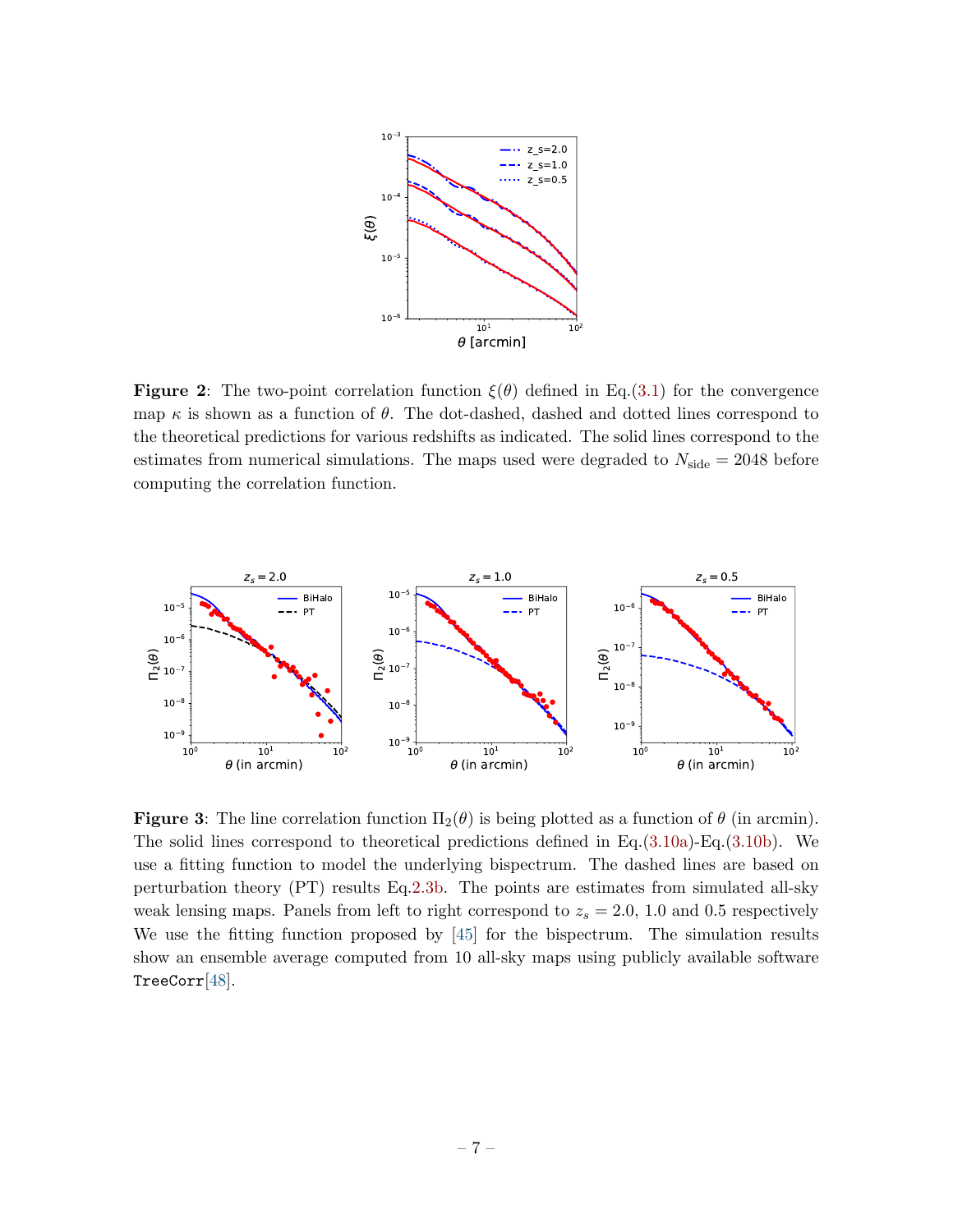<span id="page-8-1"></span>

**Figure 4:** The line correlation function  $\mathcal{L}_2(\theta)$  defined in Eq.[\(3.8a\)](#page-6-2)-Eq.[\(3.8b\)](#page-6-2) is being plotted as a function of  $\theta$  (in arcmin). From left to right we show results for source redshifts  $z_s = 2.0$ , 1.0 and 0.5. The theoretical predictions correspond to  $N_{\text{side}} = 2048$ . The dashed-lines correspond to results computed using perturbation theory and the solid lines are obtained using a non-perturbative fitting function. We use the fitting function proposed by [\[45\]](#page-15-7) for the bispectrum. The simulation results show an ensemble average computed using 10 all-sky maps. The three-point correlation function  $\mathcal{L}_2(\theta)$  was computed from the phase maps using publicly available software TreeCorr[\[48\]](#page-15-11).

<span id="page-8-0"></span>
$$
C_{21}^{\epsilon}(\theta) = \langle \epsilon^2(\theta_0)\epsilon(\theta_0 + \theta) \rangle = \frac{1}{4\pi} \sum_{\ell} (2\ell + 1) P_{\ell}(\cos \theta) S_{\ell}^{\epsilon}.
$$
 (3.11)

Here  $S_{\ell}^{\epsilon}$  is the skew-spectrum of the  $\epsilon(\theta)$  map constructed from its bispectrum  $B^{\epsilon}$ 

$$
S^{\epsilon}(l_2) = \int_0^{\infty} \frac{l_1 dl_1}{2\pi} \int_{-1}^1 \frac{d\mu}{2\pi\sqrt{1-\mu^2}} \frac{B^{\kappa}(l_1, l_2, -(l_1 + l_2))}{\sqrt{P_{\kappa}(l_1)P_{\kappa}(l_2)P_{\kappa}(|l_1 + l_2|)}}
$$
(3.12a)

$$
S_{\ell}^{\epsilon} = \frac{1}{4\pi} \sum_{\ell_1 \ell_3} \frac{B_{\ell_1 \ell_2 \ell}^{\kappa}}{\sqrt{P_{\kappa}(l_1) P_{\kappa}(l_2) P_{\kappa}(l)}} (2\ell_1 + 1)(2\ell_2 + 1) \left(\begin{array}{cc} \ell_1 & \ell_2 & \ell \\ 0 & 0 & 0 \end{array}\right)^2 \tag{3.12b}
$$

Here  $\mu$  denotes the cosine of the angle betwwn  $\mathbf{l}_1$  and  $\mathbf{l}_2$  i.e.  $\mu = (\mathbf{l}_1 \cdot \mathbf{l}_2)/(l_1 l_2)$  with  $l_i = |\mathbf{l}_i|$ . Here the quantity in parentheses is the well-known Wigner-3j symbol. For more detailed derivation of flat-sky vs. all-sky correspondence see Appendix-§[A.](#page-16-0) In Appendix-§[B.](#page-18-0) we have presented generalisation to higher-order.

The interest in cumulant correlators stems from the fact that they are two-point correlations but carry information about three-point statistics. They can be generalised easily to higher order. The information content is in general different for various triangular configurations. For an equilateral configuration see [\[44\]](#page-15-6).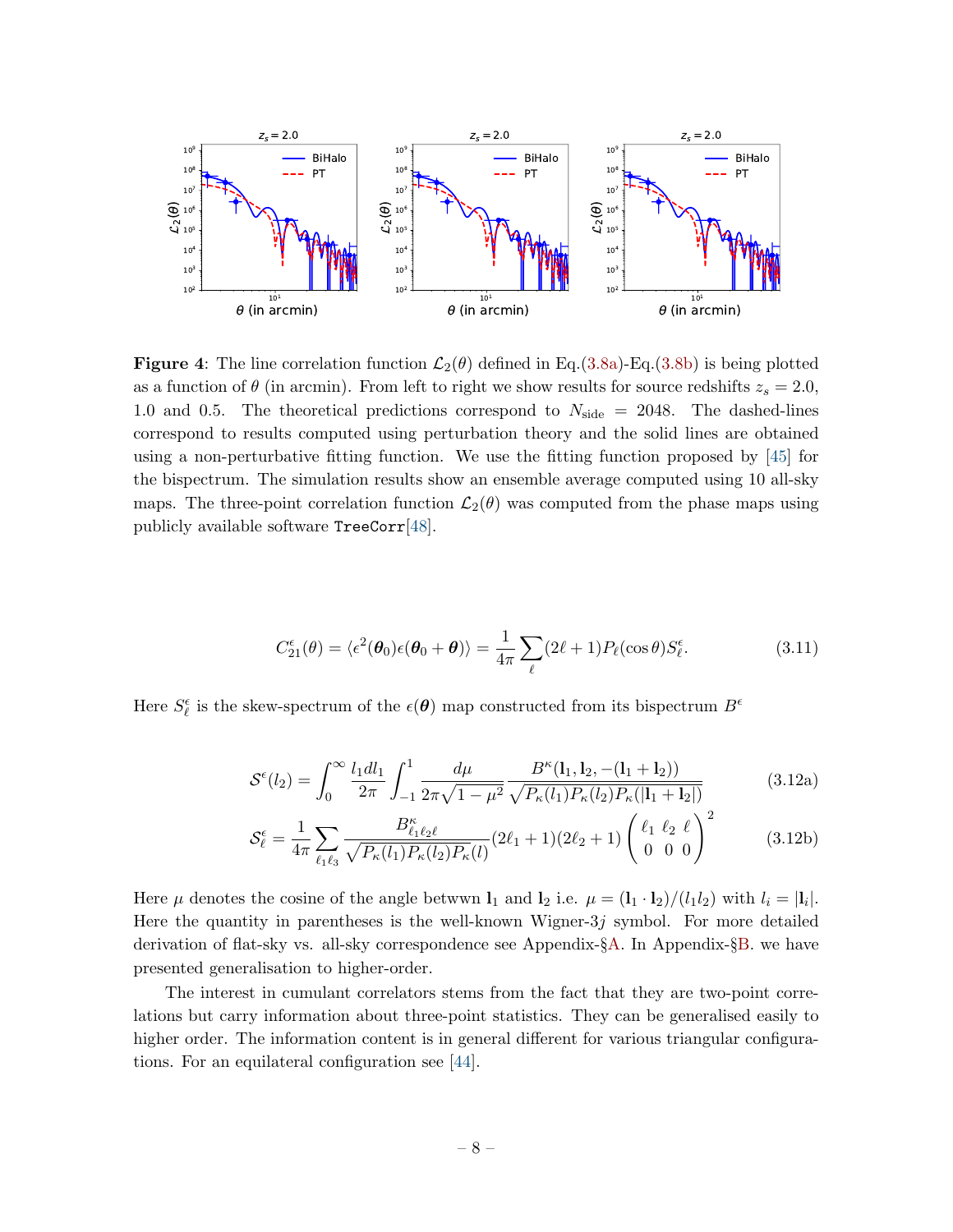<span id="page-9-4"></span>

Figure 5: The solid lines correspond to the skew-spectrum corresponding to the phase maps  $S_{\ell}^{\epsilon}$  defined in Eq.[\(A.9b\)](#page-17-0) is being plotted as a function of  $\theta$  (in arcmin). From left to right we show results for source redshifts  $z_s = 2.0, 1.0$  and 0.5. The theoretical predictions correspond to  $N_{\text{side}} = 2048$ . We use the fitting function proposed by [\[45\]](#page-15-7) for the bispectrum. We also show the results from perturbation theory (dashed-lines).

## <span id="page-9-0"></span>4 Results and Discussion

In this section we will discuss the results of our numerical investigations for various estimators and compare them against theoretical predictions.

Maps: To validate our analytical results we use the publicly available all-sky weak lensing maps generated by  $[46]^{12}$  $[46]^{12}$  $[46]^{12}$  $[46]^{12}$ . The ray-tracing through N-body simulations were used to generate these maps. These simulation used 2048<sup>3</sup> particles to follow the evolution of gravitational clustering. To generate the convergence  $\kappa$  and the corresponding shear  $\gamma$  maps multiple lens planes were used; the source redshifts used were in the range  $z_s = 0.05-5.30$ . We have chosen the maps with  $z_s = 0.5, 1.0, 2.0$  for our study. For CMB maps the lensing potentials were constructed using the deflection angles which were used to construct the lensing potentials and eventually the  $\kappa$  maps. These maps include post-Born corrections [\[50\]](#page-15-12). The convergence maps were generated using an equal area pixelisation scheme in  $\texttt{HEALPix}^{13}$  $\texttt{HEALPix}^{13}$  $\texttt{HEALPix}^{13}$  format [\[51\]](#page-15-13).

The set of maps we use in this study are generated at  $N_{side} = 4096$  and were cross-checked against higher resolution maps constructed at a higher resolution  $N_{side} = 8192, 16384$  for consistency. These maps constructed at different resolution were found to be consistent with each other up to the angular harmonics  $\ell \leq 2000$ .

For our study, we have used high resolution maps  $N_{\text{side}} = 4096$ . These maps were degraded to various lower resolution  $N_{\text{side}} = 2048$  In Figure [1](#page-5-2) we show one such map for the source redshift  $z_s = 0.5$  (left panel) and the corresponding phase map (right panel). We analysed these maps using publicly available software  $TreeCorr<sup>14</sup>$  $TreeCorr<sup>14</sup>$  $TreeCorr<sup>14</sup>$  for the computation of

<span id="page-9-1"></span> $12$ http://cosmo.phys.hirosaki-u.ac.jp/takahasi/allsky\_raytracing/

<span id="page-9-2"></span><sup>13</sup>https://healpix.jpl.nasa.gov/

<span id="page-9-3"></span><sup>14</sup>https://rmjarvis.github.io/TreeCorr/ build/html/index.html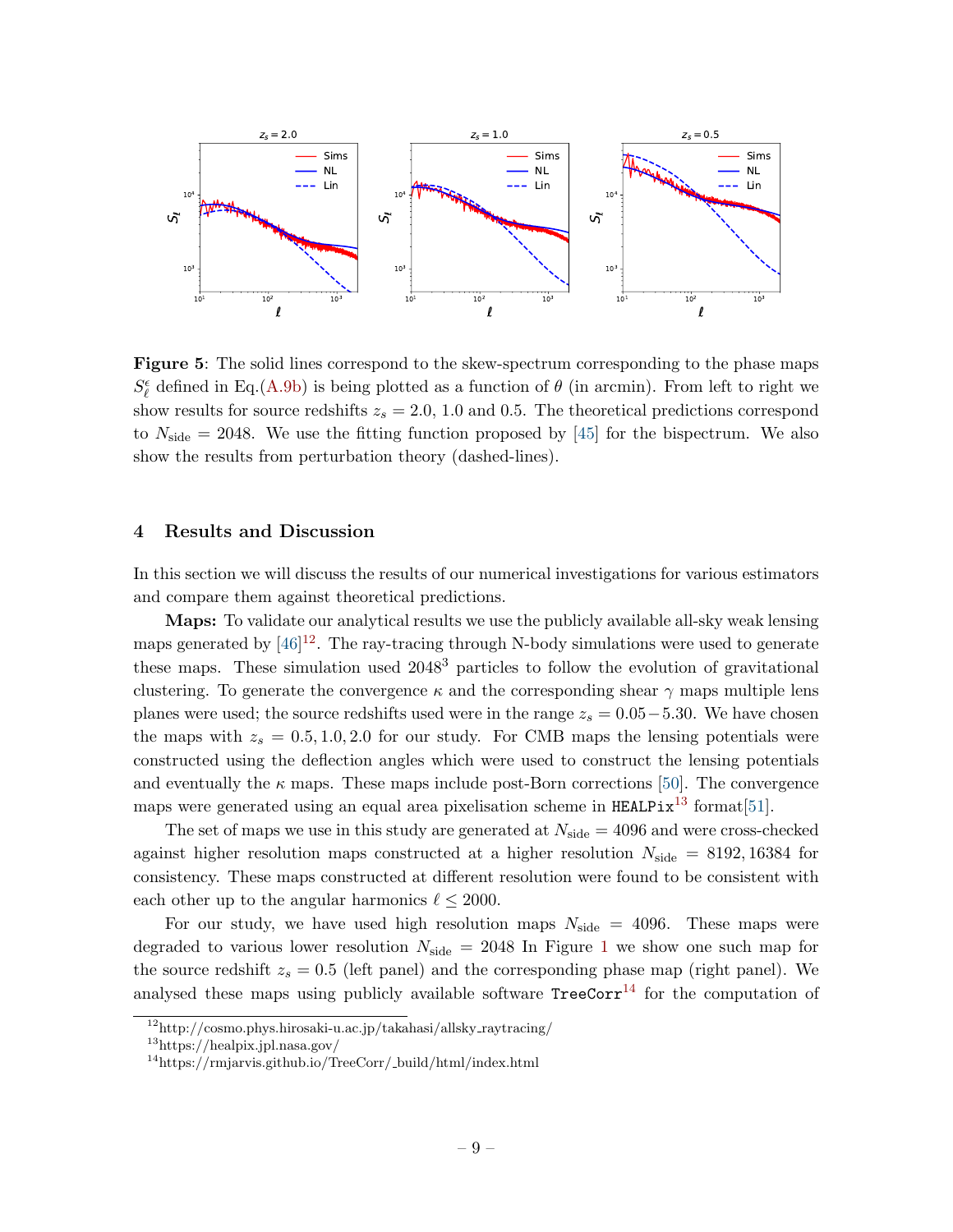<span id="page-10-0"></span>

**Figure 6:** The lines correspond to the cumulant correlator  $C_{21}^{\epsilon}(\theta)$  defined in Eq.[\(3.11\)](#page-8-0). is being plotted as a function of  $\theta$  (in arcmin). From left to right we show results for source redshifts  $z_s = 2.0, 1.0$  and 0.5. The theoretical predictions correspond to  $N_{\text{side}} = 2048$ . We use the fitting function proposed by [\[45\]](#page-15-7) for the bispectrum (solid lines). The dots represent the cumulant correlators defined in Eq.[\(3.11\)](#page-8-0) computed from one all-sky phase map by crosscorrelating the squared phase map  $\epsilon^2(\theta)$  with itself  $\epsilon(\theta)$ . We have used the publicly available software TreeCorr. Theoretical predictions correspond to the one computed using the fitting function proposed by [\[45\]](#page-15-7) for the bispectrum. The deviations from the theoretical predictions at smaller angular scales is an effect of pixelisation.

two- and three-point correlation functions. The two-point correlation functions are shown in Figure[-2](#page-7-0) for various redshifts.

**LCF** for  $\kappa$ : The line correlation function  $\Pi_2(\theta)$  defined in Eq.[\(3.8b\)](#page-6-2) is being plotted as a function of  $\theta$  In Figure - [3.](#page-7-1) From left to right we show results for source redshifts  $z_s = 2.0$ , 1.0 and 0.5. We have presented the mean results estimated from ten all-sky maps. No noise was included in our study. Degraded maps with Nside = 2048 and 512 were respectively used to estimate the correlation function for the range  $\theta_s = 1' - 10'$  and  $10' - 100'$ . The fitting function presented in [\[45\]](#page-15-7) was used to compute the theoretical predictions.

**LCF** for phase: In Figure - [4](#page-8-1) the LCF  $\mathcal{L}_{\in}(\theta)$  is being plotted as a function of  $\theta$  (in arcmin). The solid lines correspond to the ones defined in Eq.[\(3.10b\)](#page-6-3) and the dashed-lines correspond to estimates from simulated all-sky weak lensing maps. Panels from left to right correspond to  $z_s = 2.0, 1.0$  and 0.5 respectively. The dashed-lines in each panel correspond to theoretical predictions computed using Born approximation. We have checked that the post-Born corrections do not make any appreciable difference. We have used ten realisations of all-sky maps to compute the numerical estimates. No noise was included. Degraded maps with Nside = 2048 and 512 were respectively used to estimate the correlation function for the range  $\theta_s = 1' - 10'$  and  $10' - 100'$ . We use  $\ell_{max} = 2N_{side}$  for our study. The theoretical results were computed using the fitting function presented in [\[45\]](#page-15-7).

Skew-spectrum for phase: In addition to the LCF we have also introduced the skew-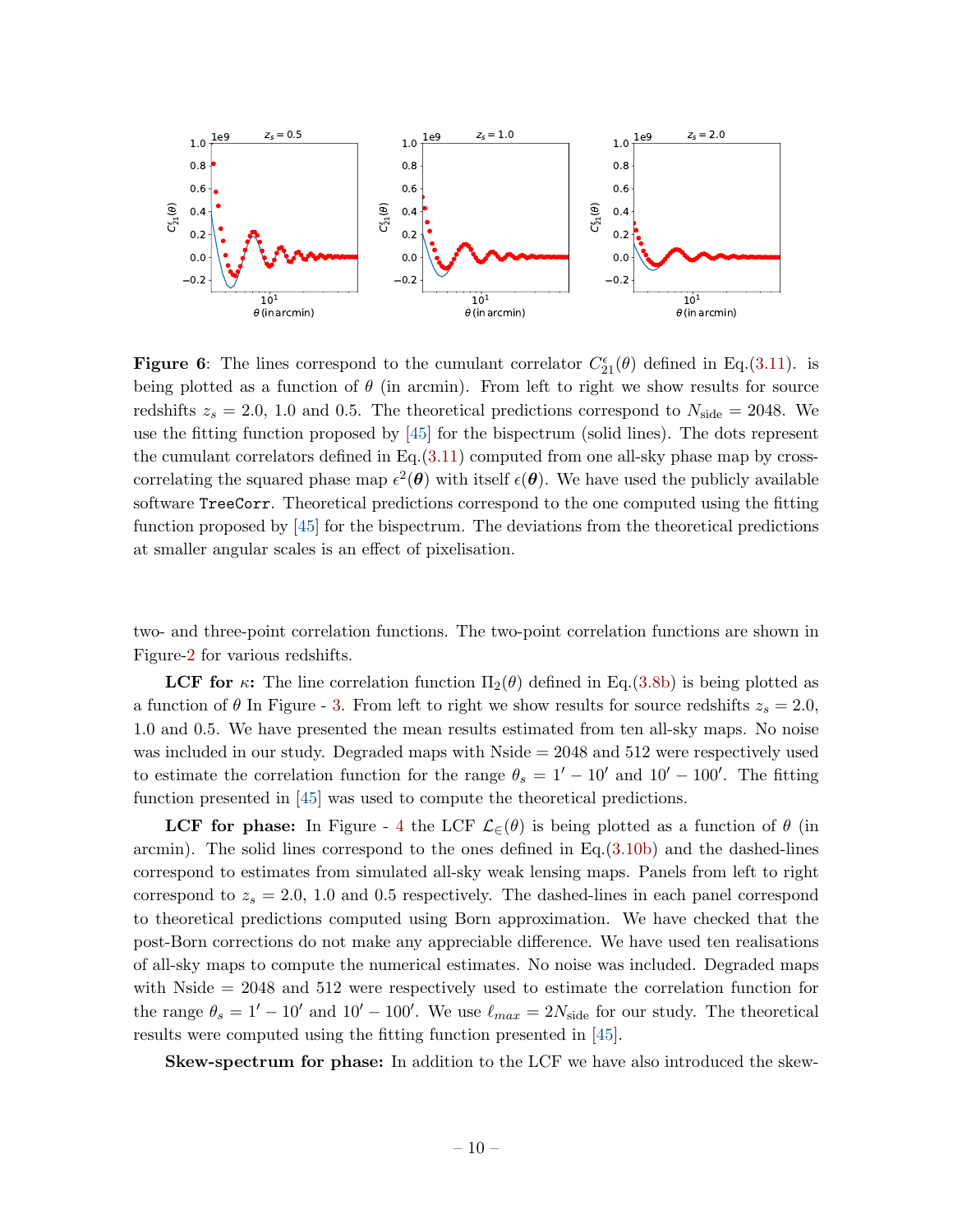spectrum estimator, not for  $\kappa(\theta)$ , but for the phase maps  $\epsilon(\theta)$  (denoted as  $S_{\ell}^{\epsilon}$ ) defined in Eq.  $(A.9b)$ . For the bispectrum we have used the nonlinear fitting function [\[45\]](#page-15-7) and for the perturbative calculations we have used the SPT result in  $Eq.(2.3b)$  $Eq.(2.3b)$ . We have presented three redshifts  $z_s = 0.5, 1.0$  $z_s = 0.5, 1.0$  $z_s = 0.5, 1.0$  and 2.0 in Fig.5 in different panels as indicated. The simulation results compare reasonably well against nonlinear predictions. We also see departure at high- $\ell$  which is a result of pixelisation. Our simulation results are derived using  $N_{\text{side}} = 2048$  which are generated by degrading maps originally created at  $N_{\text{side}} = 4096$ . For PT results to be valid the maps need to be smoothed. We have also included  $z_s = 1100.0$  in our analysis which is relevant for CMB studies. The results are plotted in Fig[.5](#page-9-4) and for CMB lensing in Fig[.7.](#page-12-1) We found that even with a single all-sky realisation we can estimate the  $S_{\ell}^{\epsilon}$  with a very high degree of accuracy. We have included realistic noise though it is expected from our previous study [\[17\]](#page-13-15) inclusion of noise will not change our findings completely.

The importance of Post-Born (PB) corrections for CMB lensing lensing, was underlined in many recent studies, e.g., Ref.[\[17\]](#page-13-15). While such corrections do not make any significant contribution they do play important role for high redshift CMB studies. In Fig[.7](#page-12-1) we have shown the nonlinear results with and without PB corrections. Inclusion of Post-Born corrections is important to reproduce the simulation results. The maps used were of resolution  $N_{\text{side}} = 2048$ . Higher-order generalisations of  $\mathcal{L}_2$  is presented in §[B.](#page-18-0)

Cumulant correlators for phase: The cumulant correlators (CCs) carry equivalent information compared to the skew-spectrum  $S_{\ell}^{\epsilon}$  as they can be constructed from skew-spectrum. The theoretical cumulant correlator  $C_{21}^{\epsilon}(\theta)$  using Eq.[\(3.11\)](#page-8-0). The numerical results were computed using the TreeCorr. The results are shown in Fig[.6.](#page-10-0) This alows computation of CCs without broad binning as was the case for LCF. The deviation from theoretical prediction in the low- $\theta$  regime is related to the pixelisation effect. A comparison with the results presented for  $\mathcal{L}_2$  in Fig[.4](#page-8-1) confirms very high S/N in  $C_{21}^{\epsilon}(\theta)$ . The generalisation to higher-order is straightforward and can by cross-correlating p-th power of  $\epsilon(\theta)$ , i.e.,  $\epsilon^p(\theta)$  against its q-th power, i.e.,  $\langle \epsilon^q(\boldsymbol{\theta}_1)\epsilon^q(\boldsymbol{\theta}_2)\rangle$ .

## <span id="page-11-0"></span>5 Conclusions and Future Prospects

The primary aim of this paper was to introduce statistics of Fourier phases in the context of weak lensing studies. We have introduced the three-point phase correlation LCF to probe the non-Gaussianity in weak lensing convergence maps used in the study of galaxy clustering  $\mathcal{L}_2$ . In addition, an associated three-point statistics  $\Pi_2$  was also introduced for probing statistics of  $\kappa$  maps. We have used a set of state-of-the-art all-sky simulations of weak lensing convergence maps to test our theoretical results as a function of source redshift. We have generalised both  $\Pi_2(\theta)$  and  $\mathcal{L}_2(\theta)$  to higher-order. Next, we have adopted the cumulant correlator typically used for 3D density field and 2D convergence maps for statistics phases. We showed that available theoretical models can reproduce the numerical results with reasonable accuracy and our results can be used to select the range to retain in order to maintain a given level of theoretical accuracy. While we have focussed on weak lensing convergence, the statistical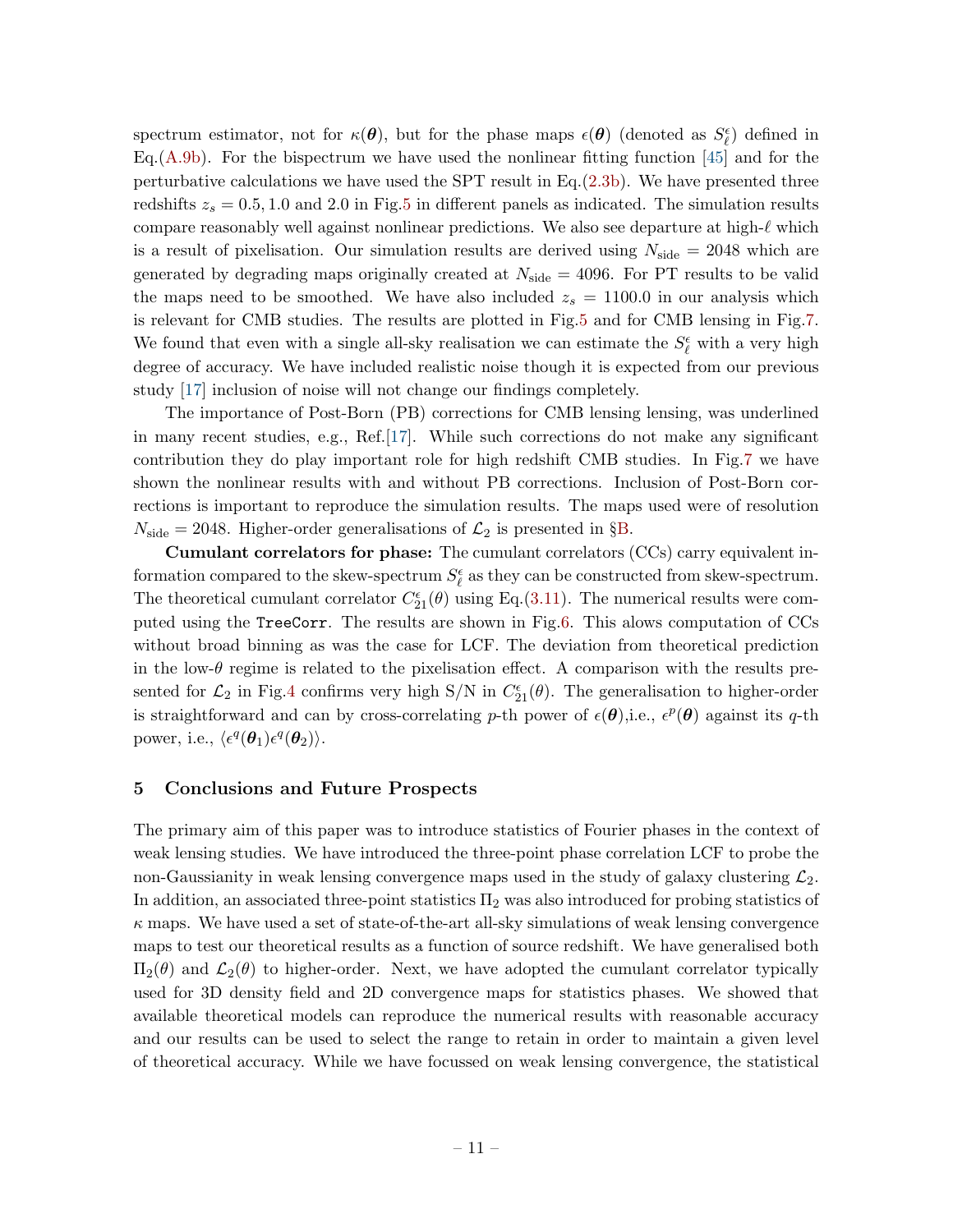<span id="page-12-1"></span>

**Figure 7:** The skew-spectrum  $S_{\ell}^{\epsilon}$  corresponding to phase maps  $\epsilon(\theta)$  for the source redshift  $z_s = 1100$  is plotted as a function angular wave number  $\ell$ . Three different curves are shown Nonlinear (solid-lines), Linear (dotted-lines) and Nonlinear with Post-Born corrections included (dashed-lines) along with results from simulations. The simulation results correspond to an ensemble average of five independent all-sky simulations. The simulations have  $N_{side} = 2048$ . Theoretical results were computed using  $\ell_{max} = 4096$ .

estimators presented here will be useful in other areas cosmology, e.g., galaxy clustering (in real and redshift space) and in clustering of Lyman- $\alpha$  absorbers.

Several extensions are possible on the theoretical front. The Effective Field Theory (EFT) provides a framework to extend the validility domain of the standard perturbation theory (SPT). A formulation of the phase statistics in EFT will improve its domain of validity. It will also be interesting to formulate the phase-statistics directly for shear. Theoretical modelling of bispectrum generated by intrinsic alignment [\[52\]](#page-15-14) will also be useful. The perturbative regime is not particularly affected by gas physics. Nevertheless,  $k$ -cut filtering can be included [\[53\]](#page-15-15) to filter out particularly sensitive modes.

Finally, our study was performed in a rather idealized observational setting to establish a baseline. Realistically complex follow-up studies will be presented in future. We haven't computed the signal-to-noise for our estimators. Any computation of the scatter will involve modelling of higher-order correlation functions and relatively higher-dimensional integrals. We will present such results and a Fisher-based analysis independently and jointly with the power spectrum elsewhere.

#### References

<span id="page-12-0"></span>[1] Cosmology from Cosmic Shear with DES Science Verification Data, The Dark Energy Survey Collaboration, T Abbott, F. B. Abdalla, S. Allam, et al., 2016, Phys. Rev. D, 94, 022001 [[arxiv/1507.0552](https://arxiv.org/abs/1507.05552)]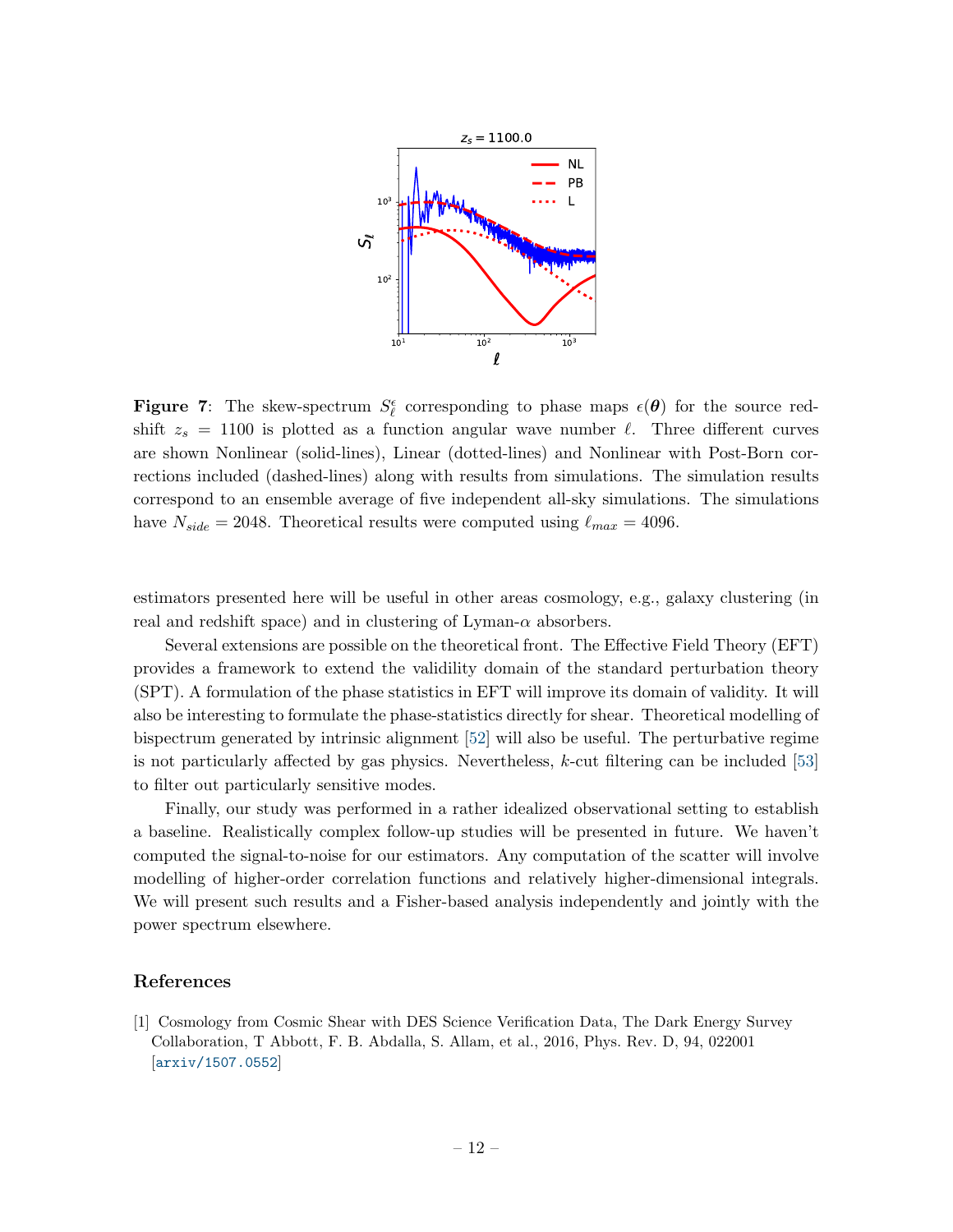- <span id="page-13-0"></span>[2] The WiggleZ Dark Energy Survey: Survey Design and First Data Release, Drinkwater, M. J., R. J. Jurek, C. Blake, et al., 2010, MNRAS, 401, 14 [[astro-ph/0911.4246](hhttps://arxiv.org/abs/0911.4246)]
- <span id="page-13-1"></span>[3] SDSS-III: Massive Spectroscopic Surveys of the Distant Universe, the Milky Way Galaxy, and Extra-Solar Planetary Systems, D. J. Eisenstein, D. H. Weinberg, E. Agol, et al., 2011, AJ, 142, 72 [[astro-ph/1101.1529](https://arxiv.org/abs/1101.1529)]
- <span id="page-13-2"></span>[4] Gravitational Lensing Analysis of the Kilo Degree Survey, K. Kuijken, C. Heymans, H. Hildebrandt, et al., 2015, MNRAS, 454, 3500 [[arXiv/1507.00738](https://arxiv.org/abs/1507.00738)]
- <span id="page-13-3"></span>[5] The Hyper Suprime-Cam SSP Survey: Overview and Survey Design Aihara H. et al., 2018, Publications of the Astronomical Society of Japan, Volume 70, Issue SP1, S4; [[arXiv/1704.05858](https://arxiv.org/abs/1704.05858)]
- <span id="page-13-4"></span>[6] Euclid Definition Study Report, R. Laureijs, J. Amiaux, S. Arduini, et al. 2011, ESA/SRE(2011)12.
- <span id="page-13-5"></span>[7] LSST: a complementary probe of dark energy, J . A. Tyson, D. M. Wittman, J. F. Hennawi, D. N Spergel, 2003, Nuclear Physics B Proceedings Supplements, 124, 21 [[astro-ph/0209632](https://arxiv.org/abs/astro-ph/0209632)]
- <span id="page-13-6"></span>[8] Planck 2018 results. VI. Cosmological parameters, Planck Collaboration, [[arxiv/1807.06209](https://arxiv.org/abs/1807.06209)]
- <span id="page-13-7"></span>[9] Beyond the Cosmological Standard Model, A. Joyce, B. Jain, J. Khoury, M. Trodden, 2015, Phys. Rep., 568, 1 [[astro-ph/1407.0059](hhttps://arxiv.org/abs/1407.0059)]
- <span id="page-13-8"></span>[10] Modified Gravity and Cosmology, T. Clifton, P. G. Ferreira, A. Padilla, S. Skordis, 2012, Phys. Rep., 513, 1, 1 [[astro-ph/1106.2476](hhttps://arxiv.org/abs/1101.1529)]
- <span id="page-13-9"></span>[11] Massive neutrinos and cosmology, J. Lesgourgues, S. Pastor, 2006, Phys. Rep., 429, 307, [[astro-ph/1610.02956](hhttps://arxiv.org/abs/1610.02956)] [[astro-ph/1507.00738](https://arxiv.org/abs/1507.00738)]
- <span id="page-13-10"></span>[12] Cosmology with Weak Lensing Surveys D. Munshi, P. Valageas, L. Van Waerbeke, A. Heavens Phys.Rept.462:67-121,2008 [[arXiv/0612667](https://arxiv.org/abs/astro-ph/0612667)]
- <span id="page-13-11"></span>[13] Higher order statistics of shear field: a machine learning approach C. Parroni, E. Tollet, V. F. Cardone, R. Maoli, R. Scaramella [[astro-ph/1612.02264](https://arxiv.org/pdf/2011.10438.pdf)]
- <span id="page-13-12"></span>[14] Weak lensing shear and aperture-mass from linear to non-linear scales D. Munshi, P. Valageas, A. J. Barber MNRAS, 2004, 350, 77 [[astro-ph/1612.02264](https://arxiv.org/abs/astro-ph/0309698)]
- <span id="page-13-13"></span>[15] Cylinders out of a top hat: counts-in-cells for projected densities C. Uhlemann 2018, MNRAS, 477, 2772U [[arXiv/1711.04767](https://arxiv.org/abs/1711.04767)]
- <span id="page-13-14"></span>[16] Cosmological constraints with weak lensing peak counts and second-order statistics in a large-field survey A. Peel, C.-A. Lin, F. Lanusse, A. Leonard, J.-L. Starck, M. Kilbinger [[arXiv/1612.02264](https://arxiv.org/abs/1612.02264)]
- <span id="page-13-15"></span>[17] Weak Lensing Skew-Spectrum D. Munshi, T. Namikawa, T. D. Kitching, J. D. McEwen, F. R. Bouchet 2020, MNRAS, 498, 6057 [[arXiv/2006.12832](https://arxiv.org/abs/2006.12832)]
- <span id="page-13-16"></span>[18] Estimating the Integrated Bispectrum from Weak Lensing Maps D. Munshi, J. D. McEwen, T. Kitching, P. Fosalba, R. Teyssier, J. Stadel 2020, MNRAS, 493, 3985 [[arXiv/1902.04877](https://arxiv.org/pdf/1902.04877)]
- <span id="page-13-17"></span>[19] New Optimised Estimators for the Primordial Trispectrum D. Munshi, A. Heavens, A. Cooray, J. Smidt, P. Coles, P. Serra 2011, MNRAS, 412, 1993 [arXiv/0910.3693](https://arxiv.org/abs/0910.3693)
- <span id="page-13-18"></span>[20] Morphology of Weak Lensing Convergence Maps D. Munshi, T. Namikawa, J. D. McEwen, T. D. Kitching, F. R. Bouchet [[arXiv/2010.05669](https://arxiv.org/abs/2010.05669)]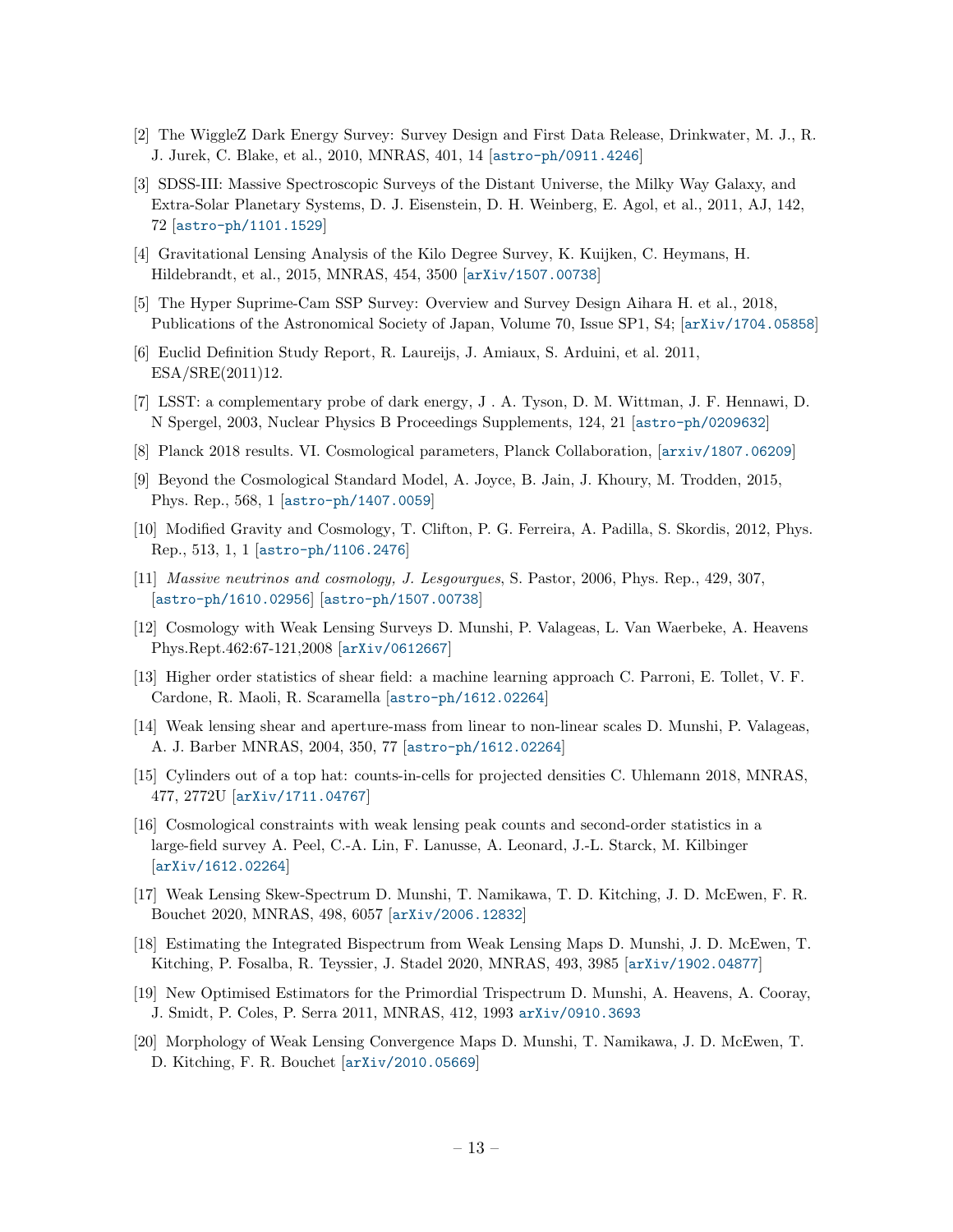- <span id="page-14-0"></span>[21] Matter trispectrum: theoretical modelling and comparison to N-body simulations D. Gualdi, S. Novell, H. Gil-Marín, L. Verde 2021, JCAP, 01, 015 [arXiv/2009.02290](https://arxiv.org/abs/2009.02290),
- <span id="page-14-1"></span>[22] Persistent homology in cosmic shear: constraining parameters with topological data analysis S. Heydenreich, B. Brück, J. Harnois-Déraps 2021, A&A, 648, 74 [arxiv/2007.13724](https://arxiv.org/abs/2007.13724),
- <span id="page-14-2"></span>[23] Exact Extreme Value Statistics and the Halo Mass Function I. Harrison, P. Coles MNRAS 418, L20-L24 (2011) [arXiv/1108.1358](https://arxiv.org/abs/1108.1358),
- <span id="page-14-3"></span>[24] The position-dependent matter density probability distribution function Drew Jamieson, Marilena Loverde 2020, Phys. Rev. D 102, 123546 [arxiv/2010.07235](https://arxiv.org/abs/2010.07235),
- <span id="page-14-4"></span>[25] An adapted filter function for density split statistics in weak lensing P. Burger, P. Schneider, V. Demchenko, J. Harnois-Deraps, C. Heymans, H. Hildebrandt, S. Unruh 2020, A&A 642, A161 (see also [arXiv/2006.10778](https://arxiv.org/abs/2006.10778)).
- <span id="page-14-5"></span>[26] Response function of the large-scale structure of the universe to the small scale inhomogeneities T. Nishimichi, F. Bernardeau, A. Taruya Physics Letters B, Volume 762, p. 247-252. [arXiv/1411.2970](https://arxiv.org/abs/1411.2970)
- <span id="page-14-6"></span>[27] The Weak Lensing Bispectrum Induced By Gravity D. Munshi, T. Namikawa, T. D. Kitching, J. D. McEwen, R. Takahashi, F. R. Bouchet, A. Taruya, B. Bose 2020, MNRAS, 493, 3985
- <span id="page-14-7"></span>[28] Cosmological parameters from weak lensing power spectrum and bispectrum tomography: including the non-Gaussian errors I. Kayo, M. Takada [[astro-ph/1306.4684](https://arxiv.org/abs/1306.4684)]
- <span id="page-14-8"></span>[29] Impact of the non-Gaussian covariance of the weak lensing power spectrum and bispectrum on cosmological parameter estimation M. Sato M., T. Nishimichi, 2013, Physical Review D, 87, 123538 [[astro-ph/1301.3588](https://arxiv.org/abs/1301.3588)]
- <span id="page-14-9"></span>[30] Large-Scale Structure of the Universe and Cosmological Perturbation Theory F. Bernardeau, S. Colombi, E. Gaztanaga, R. Scoccimarro Phys.Rept.367:1-248,2002 [[arXiv/0112551](https://arxiv.org/abs/astro-ph/0112551)]
- <span id="page-14-10"></span>[31] Phase Correlations and Topological Measures of Large-scale Structure P. Coles Data Analysis in Cosmology", eds V.J. Martinez, E. Martnez-Gonzalez, M.J. Pons-Borderia and E. Saar, Springer-Verlag Lecture Notes in Physics. [astro-ph/0502088](https://arxiv.org/abs/astro-ph/0502088),
- <span id="page-14-11"></span>[32] Phase Correlations in Non-Gaussian Fields Matsubara T., 2003, ApJ., 591, L79 [[astro-ph/0303278](https://lanl.arxiv.org/abs/astro-ph/0303278)]
- <span id="page-14-12"></span>[33] Statistics of Fourier Modes in Non-Gaussian Fields Matsubara T., 2007, ApJS, 170, 1, [[astro-ph/0610536](https://arxiv.org/abs/astro-ph/0610536)]
- <span id="page-14-13"></span>[34] The distribution function of the phase sum as a signature of phase correlation induced by nonlinear gravitational clustering. Hikage C., Matsubara T., Suto Y., 2004, ApJ, 600, 553 [[astro-ph/0308472](https://arxiv.org/abs/astro-ph/0308472)]
- <span id="page-14-14"></span>[35] The Universal Behavior of Phase Correlations in Nonlinear Gravitational Clustering P. Watts, P.Coles, A. Melott The Astrophysical Journal, Volume 589, Number 2 [arXiv/1611.01160](https://arxiv.org/abs/astro-ph/0211408)
- <span id="page-14-15"></span>[36] Three-point Phase Correlations: A New Measure of Non-linear Large-scale Structure Wolstenhulme R., Bonvin C., Obreschkow D., 2015, ApJ, 804, 132 [[arXiv/1409.3007](https://arxiv.org/abs/1409.3007)]
- <span id="page-14-16"></span>[37] A Robust Measure of Cosmic Structure beyond the Power-Spectrum: Cosmic Filaments and the Temperature of Dark Matter Obreschkow D., Power C., Bruderer M., Bonvin C., 2013, ApJ, 762 [[arXiv/1211.5231](https://lanl.arxiv.org/abs/1211.5213)]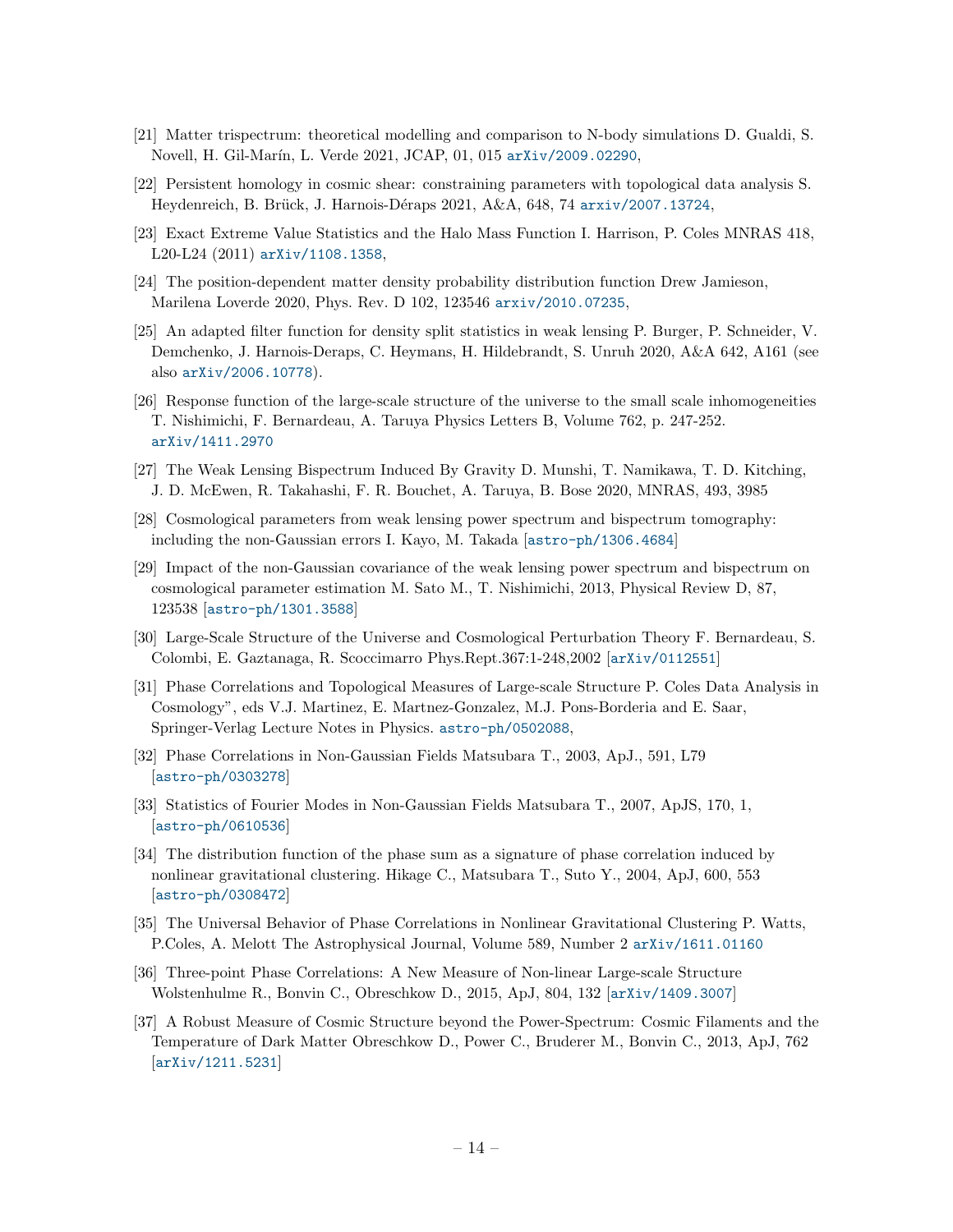- <span id="page-15-0"></span>[38] Cosmology with Phase Statistics: Parameter Forecasts and Detectability of BAO A. Eggemeier, R. E. Smith 2017, MNRAS, 466, 2496 [arXiv/1611.01160](https://arxiv.org/abs/1611.01160)
- <span id="page-15-1"></span>[39] Cosmological Constraints from Fourier Phase Statistics K. Ali, D. Obreschkow, C. Howlett, C. Bonvin, C. Llinares, F. Oliveira Franco, C. Power [arXiv/1806.10276](https://arxiv.org/abs/1806.10276)
- <span id="page-15-2"></span>[40] Probing redshift-space distortions with phase correlations F. O. Franco, C. Bonvin, D. Obreschkow, K. Ali, J. Byun 2019, Phys. Rev. D, 99, 103530 [arXiv/1805.10178](https://arxiv.org/abs/1805.10178)
- <span id="page-15-3"></span>[41] Constraining the growth rate of structure with phase correlations J. Byun, F. Oliveira Franco, C. Howlett, C. Bonvin, D. Obreschkow 2020, MNRAS, 497, 1765B [arXiv/2005.06325](https://arxiv.org/abs/2005.06325)
- <span id="page-15-4"></span>[42] Fast likelihood-free cosmology with neural density estimators and active learning. J. Alsing, T. Charnock, S. Feeney, B. Wandelt. 2019, MNRAS, 488, 4440. [[arXiv/1903.00007](https://arxiv.org/abs/1903.00007)]
- <span id="page-15-5"></span>[43] Cosmological inference from Bayesian forward modelling of deep galaxy redshift surveys. D. K. Ramanah, G. Lavaux, J. Jasche, B. D. Wand elt. 2019, A&A, 621, A69, [[arXiv/1903.10524](https://arxiv.org/abs/1903.10524)]
- <span id="page-15-6"></span>[44] Studying the morphology of reionisation with the triangle correlation function of phases A. Gorce, and J. R. Pritchard 2019, MNRAS, 489, 1321G [[arXiv/1903.11402.](https://arxiv.org/abs/1903.11402)]
- <span id="page-15-7"></span>[45] Fitting the nonlinear matter bispectrum by the Halofit approach R. Takahashi, T. Nishimichi, T. Namikawa, A. Taruya, I. Kayo, K. Osato, Y. Kobayashi, M. Shirasaki 2020, ApJ, 895, 113T [[arXiv/1911.07886]( https://arxiv.org/abs/1911.07886)]
- <span id="page-15-8"></span>[46] Full-sky Gravitational Lensing Simulation for Large-area Galaxy Surveys and Cosmic Microwave Background Experiments, R. Takahashi, T. Hamana, M. Shirasaki, T. Namikawa, T. Nishimichi, K. Osato, K. Shiroyama ApJ, 850, 24, (2017) [[arXiv/1706.01472](https://arxiv.org/abs/1706.01472)]
- <span id="page-15-9"></span>[47] Consistency relations in effective field theory D. Munshi, D. Regan, 2017, JCAP, 06, 042M [[arXiv/1705.07866](https://arxiv.org/abs/1705.07866)]
- <span id="page-15-11"></span>[48] The Skewness of the Aperture Mass Statistic M. Jarvis, G. Bernstein, & B. Jain, 2004, MNRAS, 352, 338 [[astro-ph/030739]( https://arxiv.org/abs/astro-ph/0307393)]
- <span id="page-15-10"></span>[49] The large-scale Gravitational Bias from the Quasilinear Regime F. Bernardeau 1996, A&A, 312, 11 [[astro-ph/9602972](https://arxiv.org/abs/astro-ph/9602072)]
- <span id="page-15-12"></span>[50] Impact of post-Born lensing on the CMB, G. Pratten, A. Lewis 2016, JCAP, 08, 047 [[arXiv/1905.1136](https://arxiv.org/abs/1605.05662)]
- <span id="page-15-13"></span>[51] HEALPix – a Framework for High Resolution Discretization, and Fast Analysis of Data Distributed on the Sphere Gorski K. M., Hivon E., Banday A. J., Wandelt B. D., Hansen F. K., Reinecke M., Bartelman M., 2005, ApJ, .622, 759 [[astro-ph/0409513](https://arxiv.org/abs/astro-ph/0409513)]
- <span id="page-15-14"></span>[52] An EFT description of galaxy intrinsic alignments Z. Vlah, N. E. Chisari, F. Schmidt 2020, JCAP, 01, 025V [[arXiv/1910.08085](https://arxiv.org/abs/1910.08085)]
- <span id="page-15-15"></span>[53] Observing Baryonic Acoustic Oscillations in tomographic cosmic shear surveys F. Bernardeau, T. Nishimichi, A. Taruya [[arXiv/2004.03201](https://arxiv.org/abs/2004.03201)]
- <span id="page-15-16"></span>[54] Interferometric Observation of Cosmic Microwave Background Anisotropies M. White1, J. E Carlstrom2, M. Dragovan, W. L Holzapfel2 [[astro-ph/9712195](https://arxiv.org/pdf/astro-ph/9712195.pdf)]
- [55] An All-Sky Analysis of Polarization in the Microwave Background M. Zaldarriaga, U. Seljak 1997, PRD 55, 1830 [[astro-ph/9609170](https://arxiv.org/abs/astro-ph/9609170)]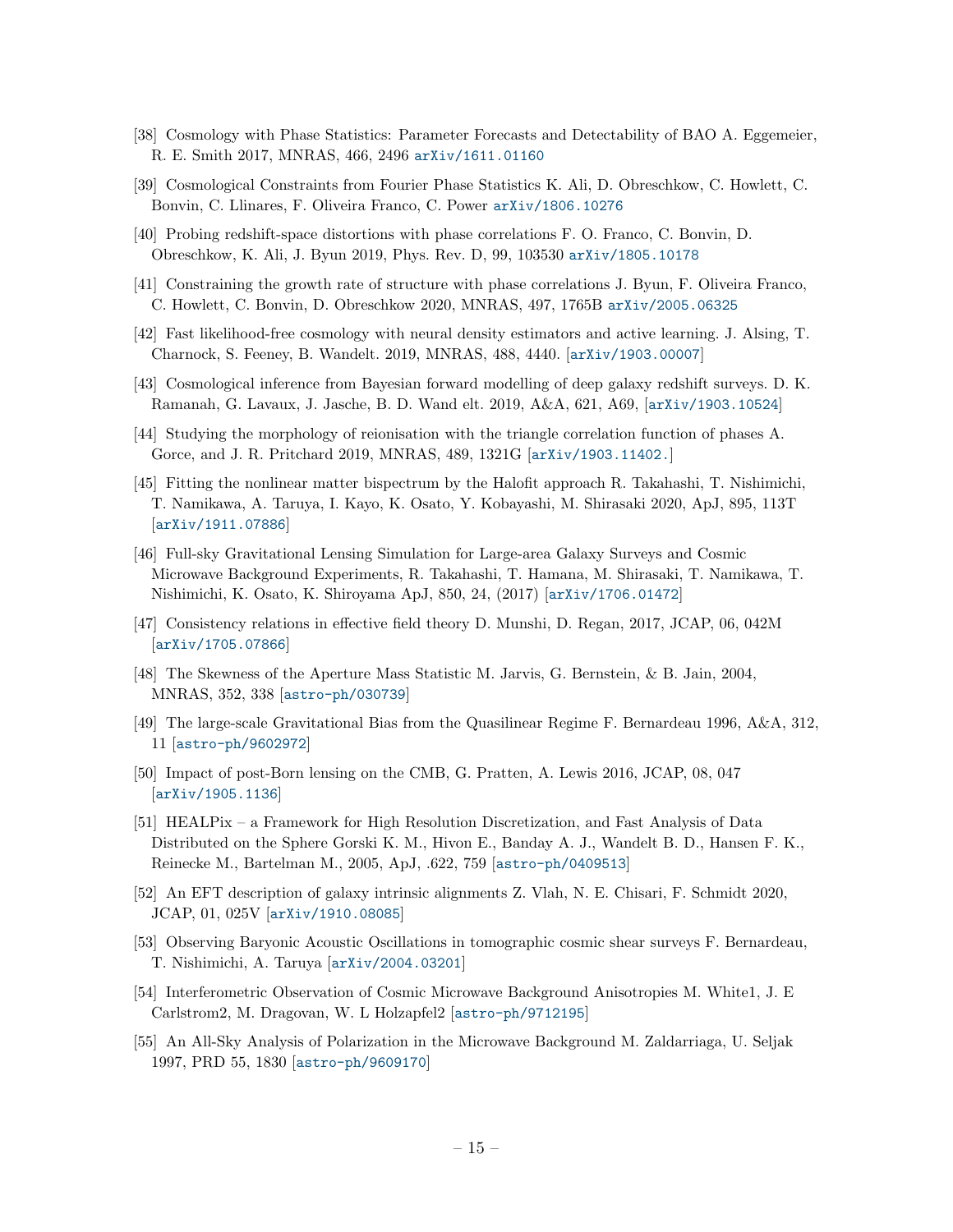- <span id="page-16-1"></span>[56] Weak Lensing of the CMB: A Harmonic Approach W. Hu 2000, Phys.Rev. D, 62 (2000) 043007 [[astro-ph/0001303](https://arxiv.org/abs/astro-ph/0001303)]
- <span id="page-16-4"></span>[57] Non-Gaussianity in Large Scale Structure and Minkowski Functionals G. Pratten, D. Munshi, 2012, MNRAS, 423, 4, 3209, [[1108.1985](https://arxiv.org/abs/1108.1985)]
- <span id="page-16-3"></span>[58] Non-Gaussianity from Inflation: Theory and Observations, N. Bartolo, E. Komatsu, S. Matarrese, A. Riotto, 2004, Phys.Rept., 402, 103 [[astro-ph/0406398](https://lanl.arxiv.org/pdf/astro-ph/0406398)]

#### Acknowledgment

DM was supported by a grant from the Leverhulme Trust at MSSL when this work was initiated. RT is spported by MEXT/JSPS KAKENHI Grant Numbers 20H0 5855, 20H0 4723 and 17H0 1131. DM would like to thank Peter Taylor for many useful discussions regarding implementation of the software TreeCorr. We would like to thank Alexander Eggemeier for many useful discussions.

### <span id="page-16-0"></span>A All-sky Expressions

Our primary aim in this appendix is to develop all-sky estimators presented in the text of the paper. Following [\[54](#page-15-16)[–56\]](#page-16-1) the spherical polar co-ordinate  $(\theta, \phi)$ , radial co-ordinate  $r = 2 \sin \theta / 2 \approx \theta$  Equivalently in the harmonic domain  $|l| = \ell$  and  $\phi_l$  denotes the polar angle:

$$
\kappa(\boldsymbol{\theta}) = \frac{1}{(2\pi)^2} \int \kappa(\mathbf{l}) \exp(i\mathbf{l} \cdot \boldsymbol{\theta}) d^2 \mathbf{l} \approx \sum_{\ell m} \kappa_{\ell m} Y_{\ell m}(\boldsymbol{\theta})
$$
(A.1)

The flat-sky  $\kappa(1)$  and its all-sky harmonic counterpart  $\kappa_{\ell m}$  are related by the following expression:

$$
\kappa(\mathbf{l}) = \sqrt{\frac{4\pi}{2\ell+1}} \sum_{m} i^{m} \kappa_{\ell m} \exp(im\phi_{\mathbf{l}})
$$
 (A.2a)

$$
\kappa_{\ell m} = \sqrt{\frac{2\ell+1}{4\pi}} \int \frac{d\phi_1}{2\pi} \exp(-im\phi_1)\kappa(l) \tag{A.2b}
$$

The spherical harmonic basis  $Y_{\ell m}(\theta, \phi)$  and rhe flat sky basis are related by the following expressions:

<span id="page-16-2"></span>
$$
Y_{\ell m}(\theta,\phi) = (-1)^m \sqrt{\frac{(2\ell+1)(l-m)!}{4\pi(\ell+m)!}} P_{\ell}^m(\cos\theta) \exp(im\phi)
$$
 (A.3a)

$$
P_{\ell}^{-m}(\cos \theta) = (-1)^{m} \frac{(l-m)!}{(l+m)!} P_{\ell}^{m}(\cos \theta)
$$
 (A.3b)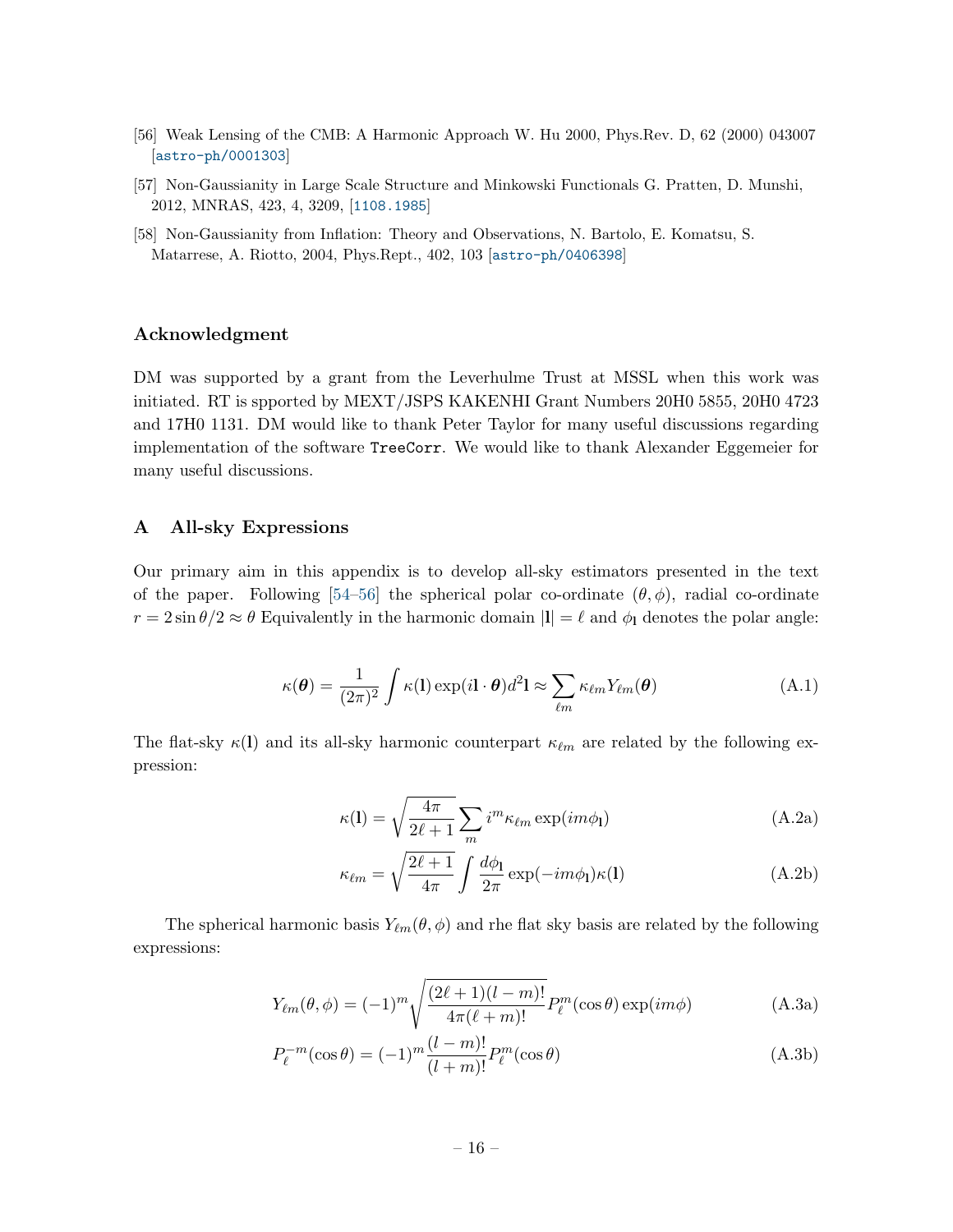Using the expressions Eq.[\(A.3b\)](#page-16-2) in Eq.[\(A.3a\)](#page-16-2) we obtain the flat-sky counterpart of the spherical harmonics:

$$
Y_{\ell m}(\theta,\phi) = J_m(\ell \theta) \sqrt{\frac{\ell}{2\pi}} \exp(im\phi).
$$
 (A.4a)

If we use the following expansion of the plane wave:

$$
\exp(i\mathbf{l} \cdot \boldsymbol{\theta}) = \sum_{m} i^{m} J_{m}(\ell \theta) \exp(im(\phi - \phi_{\mathbf{l}})]
$$

$$
\approx \sqrt{\frac{2\pi}{\ell}} \sum_{m} i^{m} Y_{\ell m}(\theta) \exp(im\phi_{\mathbf{l}}).
$$
(A.4b)

Next, we consider the case of bispectrum and related estimator:

$$
\langle \kappa_{\ell_1 m_1} \kappa_{\ell_2 m_2} \kappa_{\ell_3 m_3} \rangle_c \equiv B^{\kappa}_{\ell_1 \ell_2 \ell_3} \begin{pmatrix} \ell_1 & \ell_2 & \ell_3 \\ m_1 & m_2 & m_3 \end{pmatrix} . \tag{A.5}
$$

Here the quantity in parentheses is the well-known Wigner- $3j$  symbol which enforces the rotational invariance. It is only non-zero for the triplets  $(\ell_1, \ell_2, \ell_3)$  that satisfy the *triangular* condition and  $\ell_1 + \ell_2 + \ell_3$  is even. The reduced bispectrum  $b_{\ell_1 \ell_2 \ell_3}^{\kappa}$  is useful in directly linking the all-sky bispectrum and its flat-sky counterpart. For the convergence field  $\kappa$ ,  $b_{\ell_1\ell_2\ell_3}^{\kappa}$  is defined through the following expression:

$$
B_{\ell_1\ell_2\ell_3}^{\kappa} := \sqrt{\frac{(2\ell_1 + 1)(2\ell_2 + 1)(2\ell_3 + 1)}{4\pi}} \begin{pmatrix} \ell_1 & \ell_2 & \ell_3 \\ 0 & 0 & 0 \end{pmatrix} b_{\ell_1\ell_2\ell_3}^{\kappa}.
$$
 (A.6)

The flat-sky bispectrum is similarly defined through:

$$
\langle \kappa(\mathbf{l}_1) \kappa(\mathbf{l}_2) \kappa(\mathbf{l}_3) \rangle_c = (2\pi)^2 \delta_{2D} (\mathbf{l}_1 + \mathbf{l}_2 + \mathbf{l}_3) B^{\kappa}(\mathbf{l}_1, \mathbf{l}_2, \mathbf{l}_3). \tag{A.7}
$$

The flat-sky bispectrum  $B^{\kappa}(l_1, l_2, l_3)$  is identical to the reduced bispectrum  $b_{\ell_1 \ell_2 \ell_2}^{\kappa}$  for high multipole [\[58\]](#page-16-3). This can be shown by using the following asymptotic relationship:

$$
\mathcal{G}_{\ell_1 m_1, \ell_2 m_2, \ell_3 m_3} \equiv \int d\hat{\Omega} Y_{\ell_1 m_1}(\hat{\Omega}) Y_{\ell_2 m_2}(\hat{\Omega}) Y_{\ell_3 m_3}(\hat{\Omega})
$$
\n
$$
= \sqrt{\frac{(2\ell_1 + 1)(2\ell_2 + 1)(2\ell + 1)}{4\pi}} \begin{pmatrix} \ell_1 & \ell_2 & \ell \\ 0 & 0 & 0 \end{pmatrix} \begin{pmatrix} \ell_1 & \ell_2 & \ell \\ m_1 & m_2 & m_3 \end{pmatrix}
$$
\n
$$
\approx (2\pi)^2 \delta_{2D} (l_1 + l_2 + l_3).
$$
\n(A.8a)

The skew-spectrum in the flat-sky is given by [\[57\]](#page-16-4):

<span id="page-17-0"></span>
$$
S(l_2) = \int_0^\infty \frac{l_1 dl_1}{2\pi} \int_{-1}^1 \frac{d\mu}{2\pi\sqrt{1-\mu^2}} B^{\kappa}(\mathbf{l}_1, \mathbf{l}_2, -(\mathbf{l}_1 + \mathbf{l}_2))
$$
  
 
$$
\beta(l_1 \theta_s) \beta(l_2 \theta_s) \beta(|\mathbf{l}_1 + \mathbf{l}_2 | \theta_s).
$$
 (A.9a)

$$
S_{\ell} = \sum_{\ell_1 \ell_3} b_{\ell_1 \ell_2 \ell}^{\kappa} \cdot \frac{(2\ell_1 + 1)(2\ell_2 + 1)}{4\pi} \left(\begin{array}{cc} \ell_1 & \ell_2 & \ell \\ 0 & 0 & 0 \end{array}\right)^2 \beta_{\ell_1}(\theta_s) \beta_{\ell_2}(\theta_s) \beta_{\ell}(\theta_s). \tag{A.9b}
$$